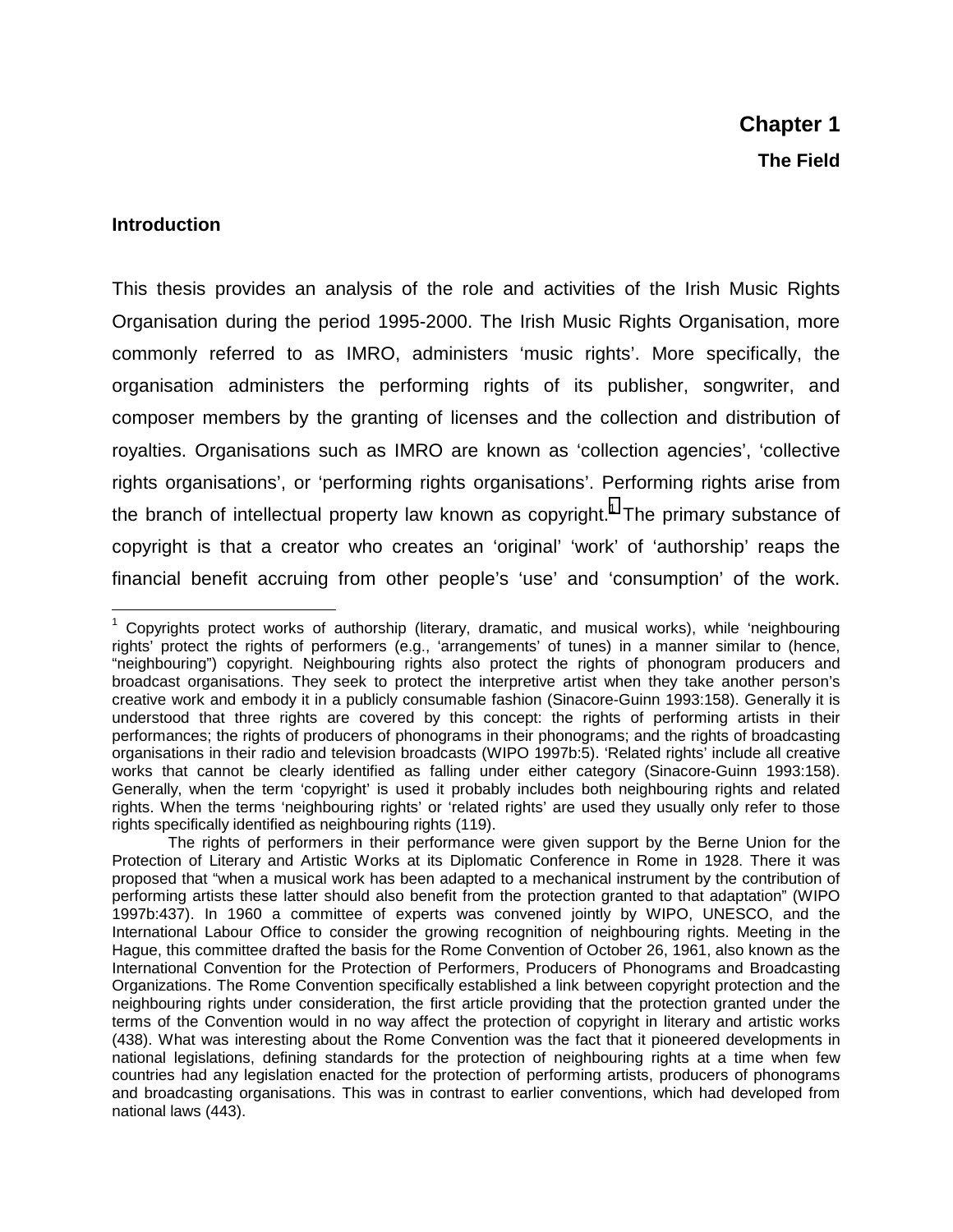Copyright seeks to protect that reward (Sinacore-Guinn 1993:158). The law of copyright, it is claimed, seeks to balance the need to encourage creative activity and the need to protect broad public access to the fruits of such activity.

The dominant feature of the Irish Music Rights Organisation's activities from 1995-2000 is the systematic expansion of the organisation's authority. In the early years of this period, IMRO was the focus of widespread discontent, and even demonisation. In 1996, in particular, primary schools, publicans, and people in support of 'traditional music', offered vociferous resistance to IMRO's aggressive pursuit of music royalties. This negative reaction reverberated across many registers of Irish life, from casual social gatherings to the corridors of Irish government. The visibility of antagonism towards the Irish Music Rights Organisation at this time seemed like the onslaught of a public relations disaster.

By the end of this five year period, however, the Irish Music Rights Organisation seemed to occupy a position of acceptance in Irish life. Resistance was no longer an issue. A series of skillful negotiations and strategic contracts had served to consolidate the organisation's operations. No longer the pariahs of Irish life, the representatives of IMRO could now claim to be the champions of members' rights, serving the needs of songwriters, composers, and musicians everywhere. Indeed, by the year 2000, the Irish Music Rights Organisation appeared to operate in a climate of both legally-sanctioned economic monopoly and unquestioned political hegemony.

In this thesis I ask how and why this transformation occured. I ask how, after a period of such intense feeling, confusion, debate, and resistance, opposition to the Irish Music Rights Organisation's expansion suddenly fell silent. I unearth the main concerns in the resistance to IMRO's activities, exploring how social contexts previously unassociated with commercial concerns were deemed commercially relevant to the cause of the Irish Music Rights Organisation by virtue of the concept of copyright. I examine the character of claims promulgated by representatives of IMRO, and ask how it is that the authority of the organisation is often deemed value-free, politically-neutral, natural, inevitable, and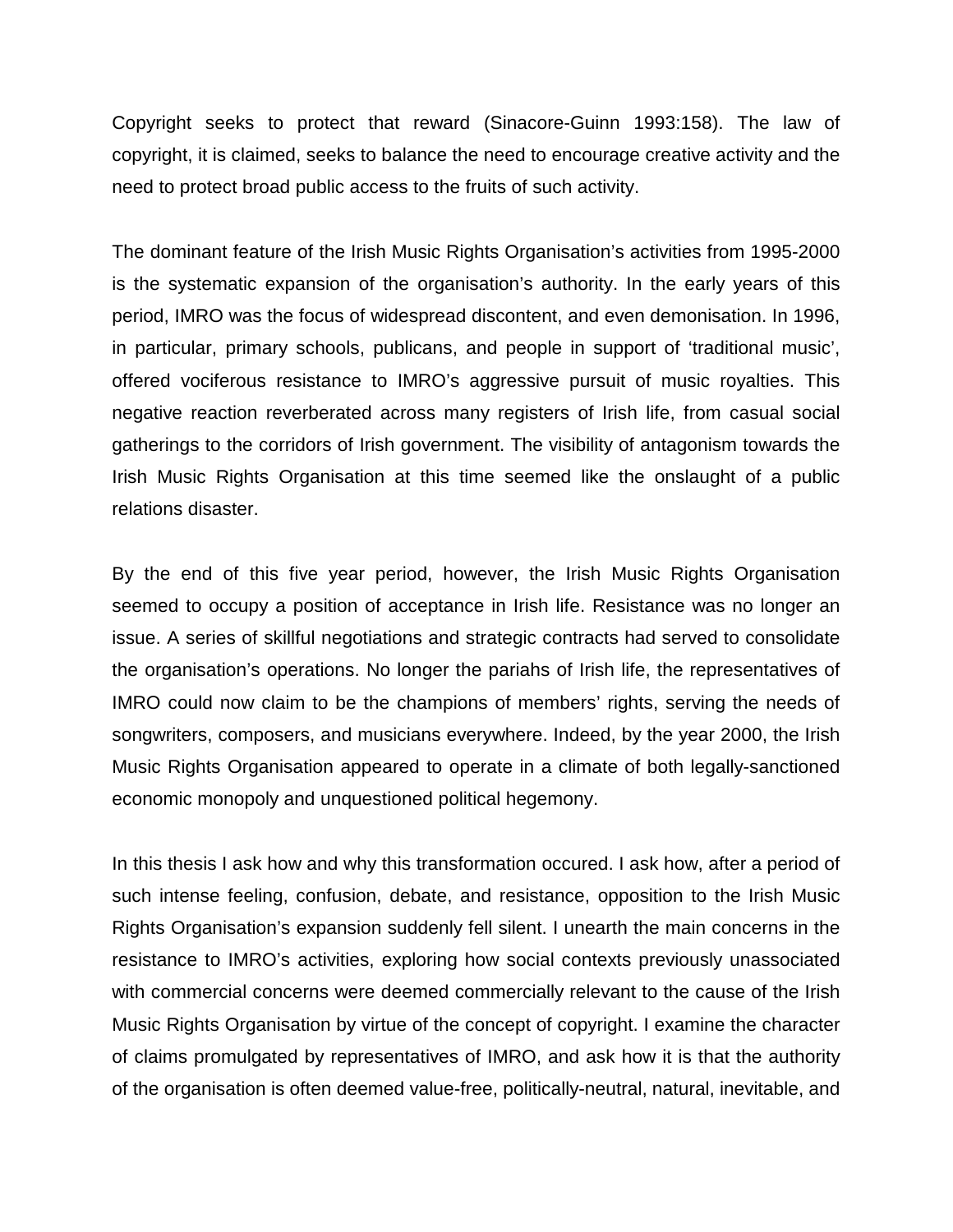necessary. I identify the underlying principles and forces behind the extension and consolidation of the organisation's authority. I focus on the expansionary activities of the organisation as an example of a particular character of social and political relations, and explore the implications of acquiescence to IMRO's authority for personal negotiations of meaning, power, and expectation. In effect, a theoretical analysis of the relational implications of law, intellectual property, copyright, and performing rights emerges from our examination of the expansion of the Irish Music Rights Organisation during the period 1995-2000.

### **Surveying the Field**

This theoretical analysis of the expansion of the Irish Music Rights Organisation is undertaken from within the discipline of ethnomusicology. In recent years, issues raised by discourses of law, intellectual property, and copyright have begun to be widely recognised within the field of ethnomusicology, not only as interesting, and academically challenging, but as ethically urgent. The literature covered in the following section comes from a variety of disciplines and independent scholars. It nonetheless is beginning to constitute a coherent field of inquiry. By surveying this field of literature, an appreciation of the ways in which this study intersects and dialogues with work already done can be achieved.

## *Early Explorations*

Until the 1980s, publications relating intellectual property and copyright to music or song were sporadic, and produced in isolation. Although a thorough investigation of the presence and distribution of relevant literature in the years before 1980 is still required, it is possible to get some idea of the lack of a coherent field by briefly surveying the range and nature of publications. As a direct result of the Folk Revival, especially in the United States and in Britain (see Rosenberg, ed. 1993), and particularly in the 1960s, the issue of copyright became a concern among revivalists, confused and concerned by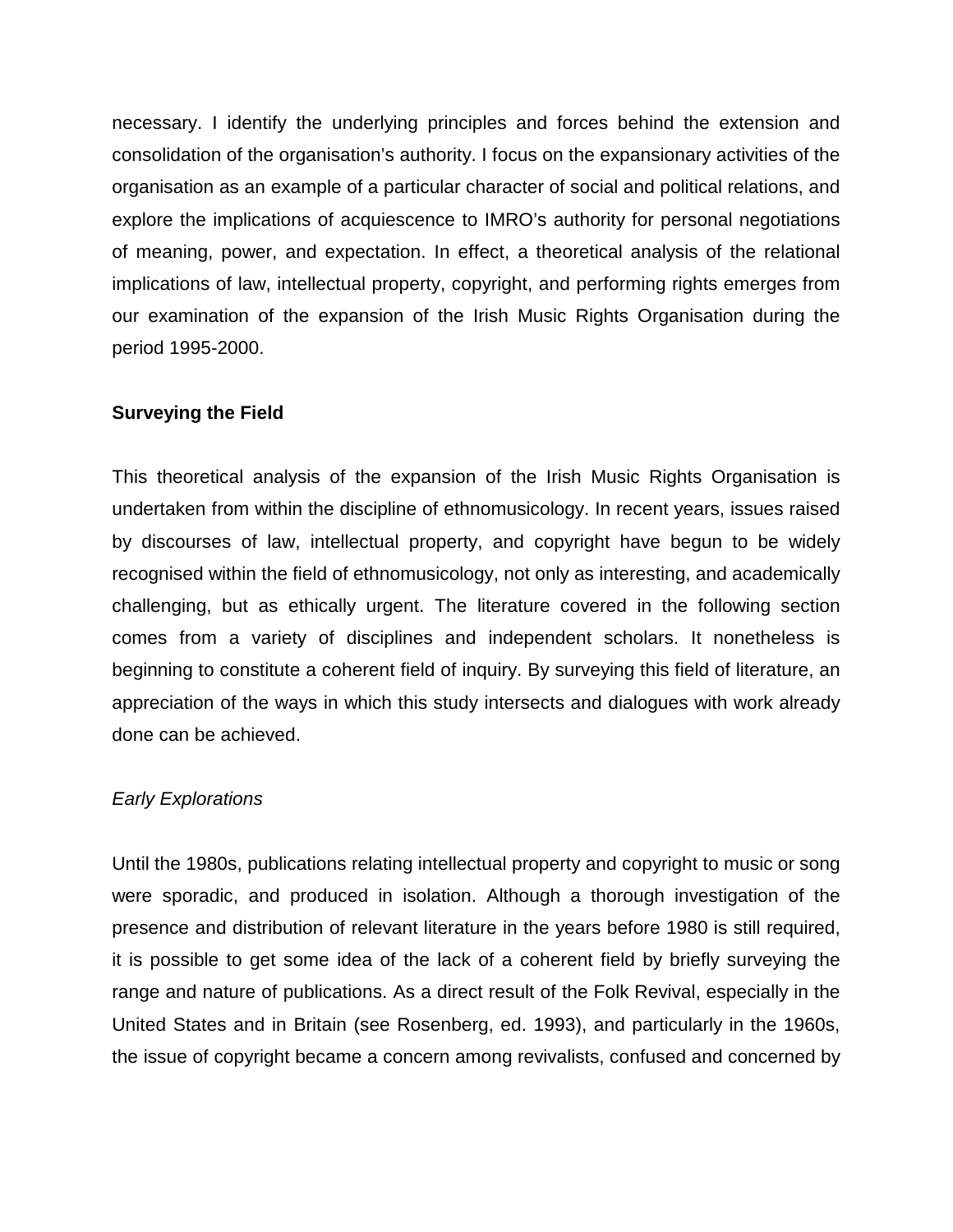the disconnect they sensed between the 'folk ethic'<sup>2</sup> and the claims of copyright, as promoted by song collectors and music industry professionals:

This is the saddest part of the situation: it has reached the point where everyone feels obliged to copyright something before someone else does it, even though the claim may be questionable in the first place. Fear begets fear, money begets only money, and the question of morality is left behind (J. Cohen and M. Seeger 1964:37).

Although discussion was undoubtedly widespread and often heated, written comment was largely confined to letters pages, magazine articles, book prefaces, and autobiographical material<sup>3</sup> (e.g., Gooding 1961; Wilgus 1961; J. Cohen and M. Seeger, eds. 1964; P. Seeger 1972). This confusion seems to have been met with little by way of response in academic literature of the time. What response there was came from the field of folklore studies (e.g., Karpeles 1963; Wales 1973; Boos 1977). This was in turn reflected in a small number of legal publications (e.g., Klarman 1965; Coon 1971). By the 1970s, and the further increase in the expectations of a growing music industry, the issue of copyright had come to light in other genres that seemed, like 'folk music', to bridge commercial and non-commercial contexts of musical practice, such as 'Blues' (Rohter 1977) or 'Gospel' (Crawford 1977). However, at this time there was nothing to indicate that scholarship concerning 'music and copyright' constituted a recursive field of inquiry. Since 1980, however, there has been a growing and relatively coherent body of relevant literature.

## *The Growing Importance of Intellectual Property*

1

Frith (1987, 1993) has noted that the 1980s signalled a shift in emphasis within the 'music industry'. The "age of manufacture" of the 1960s and 1970s had come to an end

 $^{2}$  Although sometimes understood as an ambiguous, romantic, anti-industrial ideal, advocates of the 'folkethic' embraced, indeed still embrace, codes of generosity, sharing, and a nostalgic appreciation for social "tradition" and authenticity. It is most vigorously expressed in the letters pages of magazines such as the U.S. publication Sing Out! or the Scottish publication Living Tradition. For extended explorations see N. V. Rosenberg, ed. (1993).

 $3$  The general tenor of much written comment at the time is epitomised by a song submitted to  $\underline{\text{Sing Out!}}$ Magazine. The song was written by Sydney Carter, and entitled "A Reel of Recording Tape". The words of the song reflect a widespread suspicion of copyright concerns, while also drawing upon a long (and heavily gendered) tradition of parody: "Never trust a collector girls,/ Whoever he may be/ When his hand's upon his microphone/ And not above your knee,/ He's thinking of your melody/ And not about your shape,/ And he'll rob you of your copyright/ With a reel of recording tape" (Carter 1960).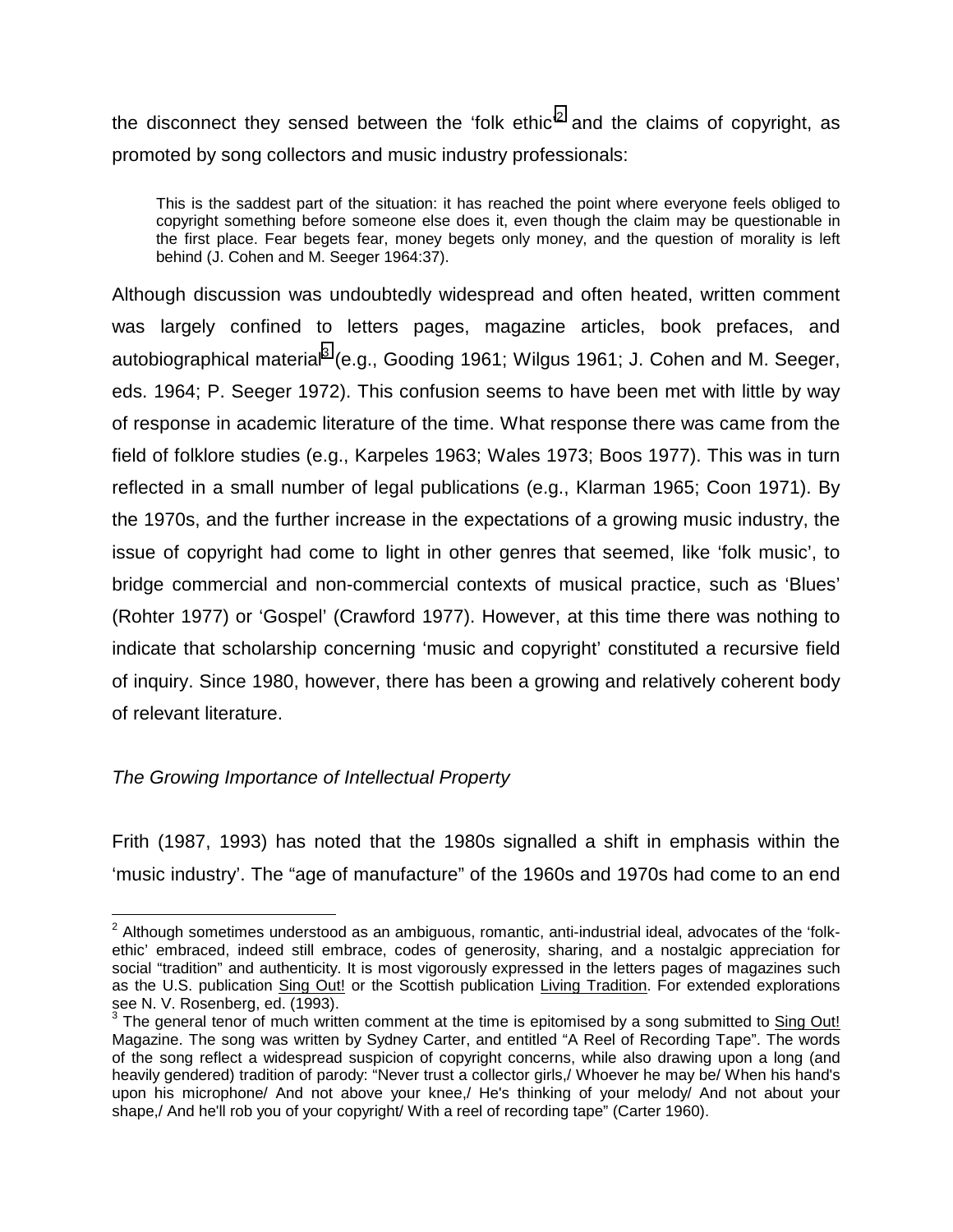as companies, which had previously been organised around the manufacture of 'things' in the form of commodities for consumers, now depended on the creation, acquisition, distribution, and exploitation of 'musical properties as baskets of rights'. This is something of a false opposition, in the sense that rights were also 'manufactured' to some extent, and were often conceptualised as 'things' that could be created, sold, exchanged, and distributed. What is true, however, is that from the 1980s a major emphasis was placed on the exploitation of intellectual property rights for the production of capital in the contexts of what was understood as a rapidly growing music industry. This is hardly surprising if we consider that public performance payments for performing rights have provided the greatest source of revenue in the U.S. music industry (Fabbri 1993:159). In a wider context, intellectual property in general has rapidly become an economic force to be reckoned with. By 1999 the intellectual-property driven "creative economy" was worth about \$2,240 billion worldwide. It continues to grow by 5 per cent a year (Howkins 2001:13).

However, despite the growing importance of issues of intellectual property and copyright, in 1992 the field of ethnomusicology was criticised from within for failing to recognise the need for substantial practical and theoretical engagement in the area. Anthony Seeger noted a "theoretical predisposition to ignore juridical concepts related to music in our research, an uncritical (and perhaps unconscious) re-elaboration of the concepts of twentieth century copyright law in our writings, and a lack of intellectual engagement with the globalization of the world's economy and its implications for the objects of our research" (1992:345-346). By neglecting these issues, Seeger stated, ethnomusicologists were impoverishing their discipline. They would increasingly find it difficult to contribute significantly to dialogue about musical practices which were increasingly being shaped by the very processes that ethnomusicologists seemed to be ignoring.

In 1993, Franco Fabbri was able to note that "copyright stands as an unknown continent that music researchers *must* explore" (1993:159). Seeger again, in 1996, reiterated the failures of musicologists and ethnomusicologists to consider the implications of local,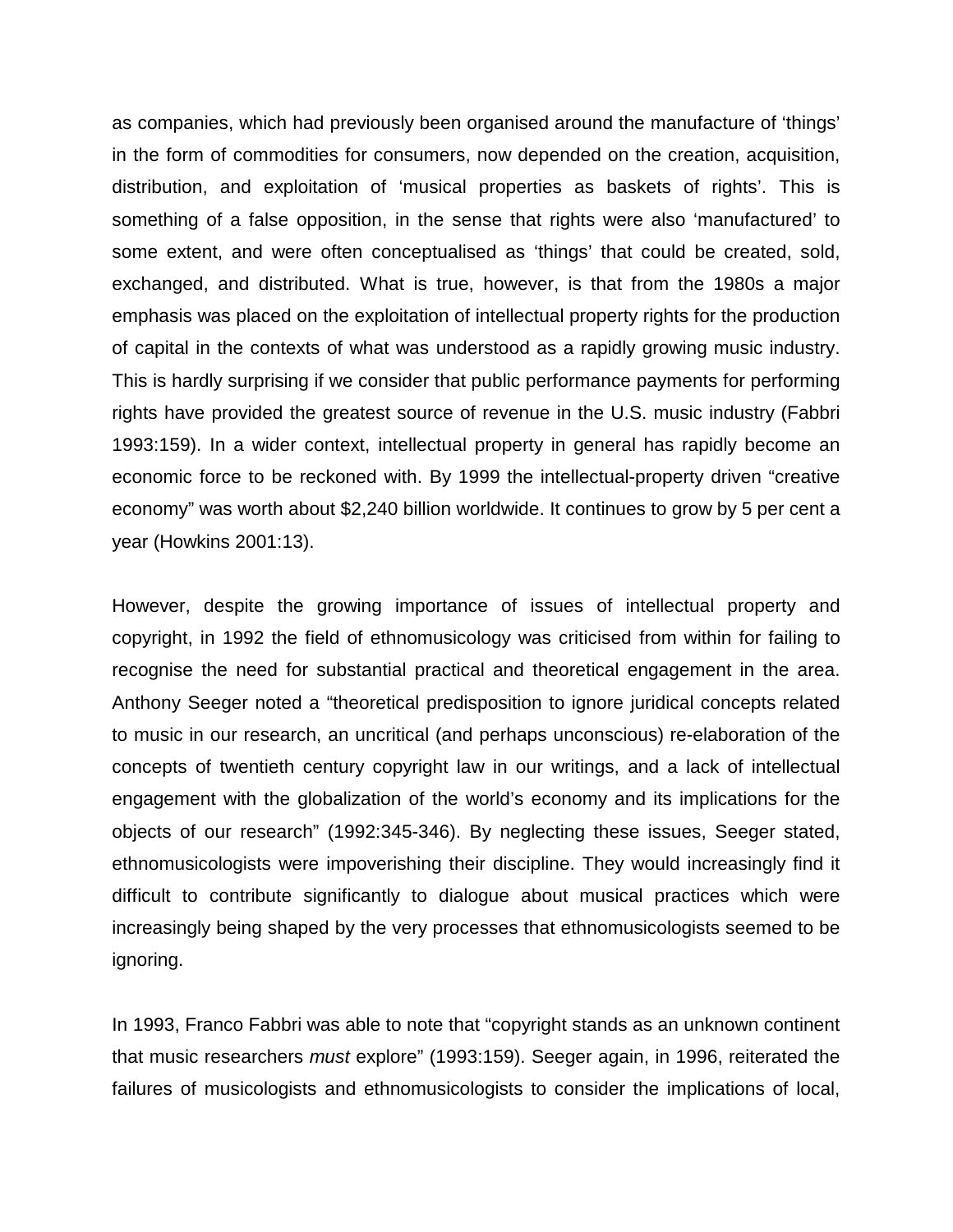regional, national, and international legislation for their research in the face of "the transformation of all music to potentially for-profit "intellectual property" throughout the world" (88). He argued that this academic negligence ran the risk of compromising the relationships that ethnomusicologists so delicately foster while doing fieldwork: "Our failure to act both intellectually and practically in this area can only vitiate our analyses, damage our reputations, and make us suspect in the communities in which we wish to work" (ibid.). This thesis aims to address this neglect.

# *Five Modes of Inquiry*

At the risk of being too reductionist, the work of those few who have engaged theoretically and practically with issues of 'music and copyright' can generally be characterised as disclosing any of five approaches<sup>4</sup>: descriptive, sponsorial, revisionist, sociohistorical, and analytic. In the section that follows, each approach is outlined and exemplified. Classifying the literature in this way seeks to offer structure and clarity to examination of the dominant issues and concerns within the field. We can thereby assess the strengths and weaknesses of theoretical undertakings thus far. This will allow us to better situate this study as it undertakes a theoretical analysis of the expansion of the Irish Music Rights Organisation.

## *Descriptive Approaches*

 $\overline{a}$ 

*These are approaches that describe legislation, the legal system, and the institutional supports for copyright and performing rights within what is understood as the music industry. Often practical guidelines are offered for those who wish to gain competent and ethical knowledge of 'best* 

 $4$  This classification builds on a characterisation of feminist approaches to literary canons and authorship. Feminist scholars such as Hélène Cixous, Nancy K. Miller, Sandra M. Gilbert and Susan Gubar have argued that the border between authorship and writing is policed by patriarchy and defined in terms of the hierarchies of patriarchal prejudice (see S. Burke, ed. 1995). Women have predominantly been designated 'writers' rather than 'authors'. Seán Burke characterises three phases of feminists' response to "the author-question", which he terms "sponsorial", "revisionist", and "theoretical". For Burke, the sponsorial phase denotes "the assertion by the female author of the right of belonging to the state and estate of authorship"; the revisionist phase signals "the attempt to redefine authorship over and against the patriarchal model and to promote a counter-canon of female authors"; and the theoretical phase indicates "the recognition that authorship and canonicity are inherently and inalienably patriarchal institutions which feminist thought should pass beyond" (1995:145). The theoretical phase in Burke's classification corresponds to what is referred to later in this thesis as "retheorising".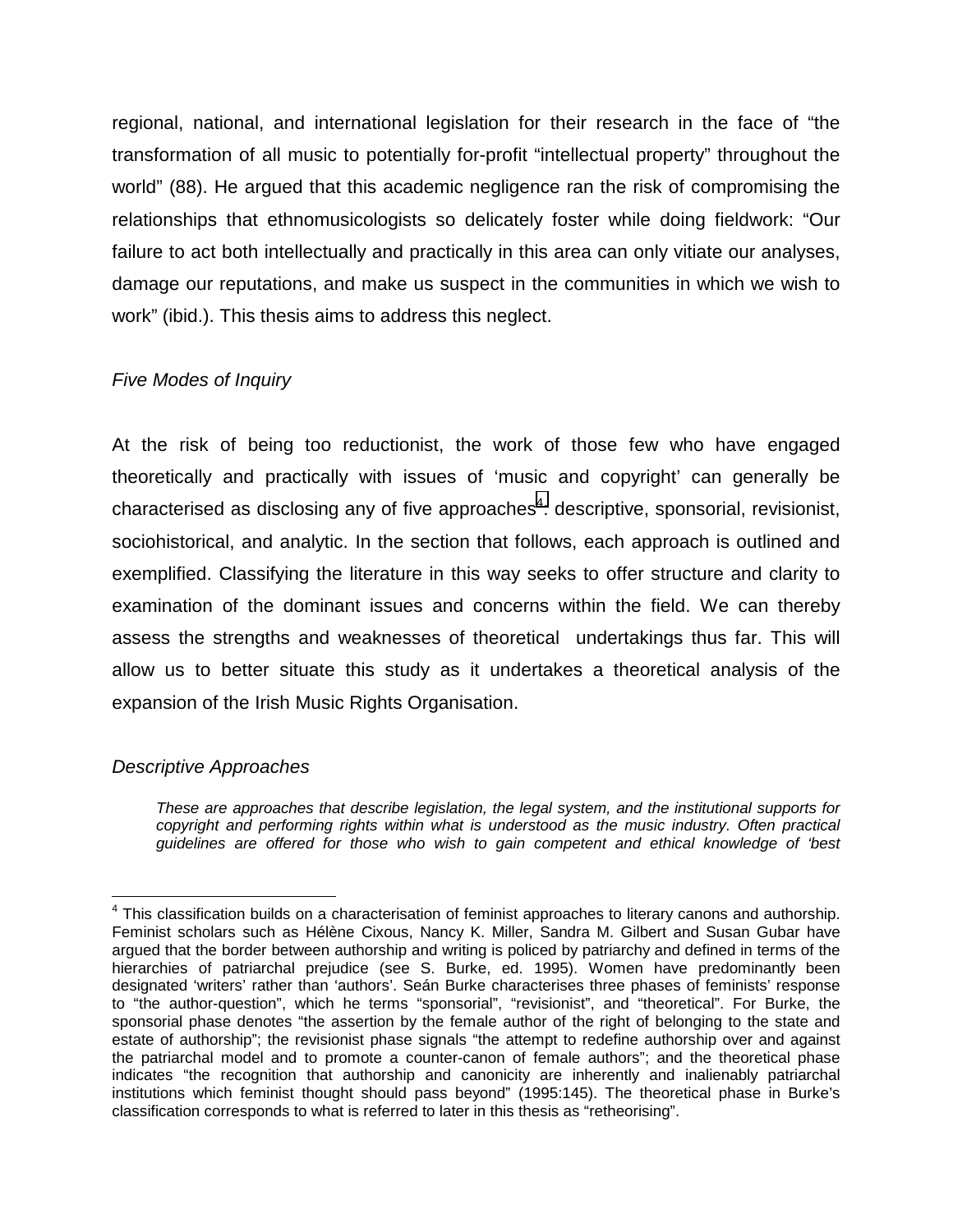*practices'. Simplistically characterised as: "How to negotiate the intricacies of copyright legislation and turn it to your best advantage."* 

The vast majority of descriptive texts are written from the perspective of United States legal and business practice. For example, Wadhams (1990), Baskerville (1995), or Halloran (1996). Billboard magazine's annual publication This Business of Music (Shemel and Krasilovsky 2000) is a key text in this regard.<sup>5</sup> The practices of what is considered the "music industry" are suffused with the basic assumptions of intellectual property and copyright, a relationship which merits further investigation. This literature provides an interesting source for the analysis of these assumptions. It must not be forgotten that descriptive guides also prove very useful for professional musicians and composers as they negotiate the often treacherous waters of the legal aspects of the music business. Within the field of ethnomusicology the work of Seeger (1992, 1996, 1997) stands out, offering clear and practical advice for ethnomusicologists seeking to navigate legal complexities within their professional practices. Also notable is the fieldwork guide prepared by the Society for Ethnomusicology, A Manual for Documentation, Fieldwork, and Preservation for Ethnomusicologists (Post et al 1994).<sup>6</sup> More recently, the Music Librarians Association, the Consortium of College and University Media Centers, the Consortium for Educational Technology in University Systems, and the Music and Fair Use Forum of the Society for Ethnomusicology have each sought to provide descriptive guidelines for their members in regard to issues of music and fair use.

It is perhaps useful to note that the next four approaches are underpinned by two concerns: the analysis of justifications for copyright, and assessment of the adequacy of those justifications.

 $\overline{a}$ 

 $5$  A comprehensive list of descriptive texts is available on the Internet at the Texas Music Office website: http://www.governor.state.tx.us/music/read.htm.

 $6$  Summaries of international efforts to encompass problems of intellectual property and copyright as they concern what is understood as traditional culture or folklore, such as is provided in Malm (1998), might also be seen to fall within the descriptive approach.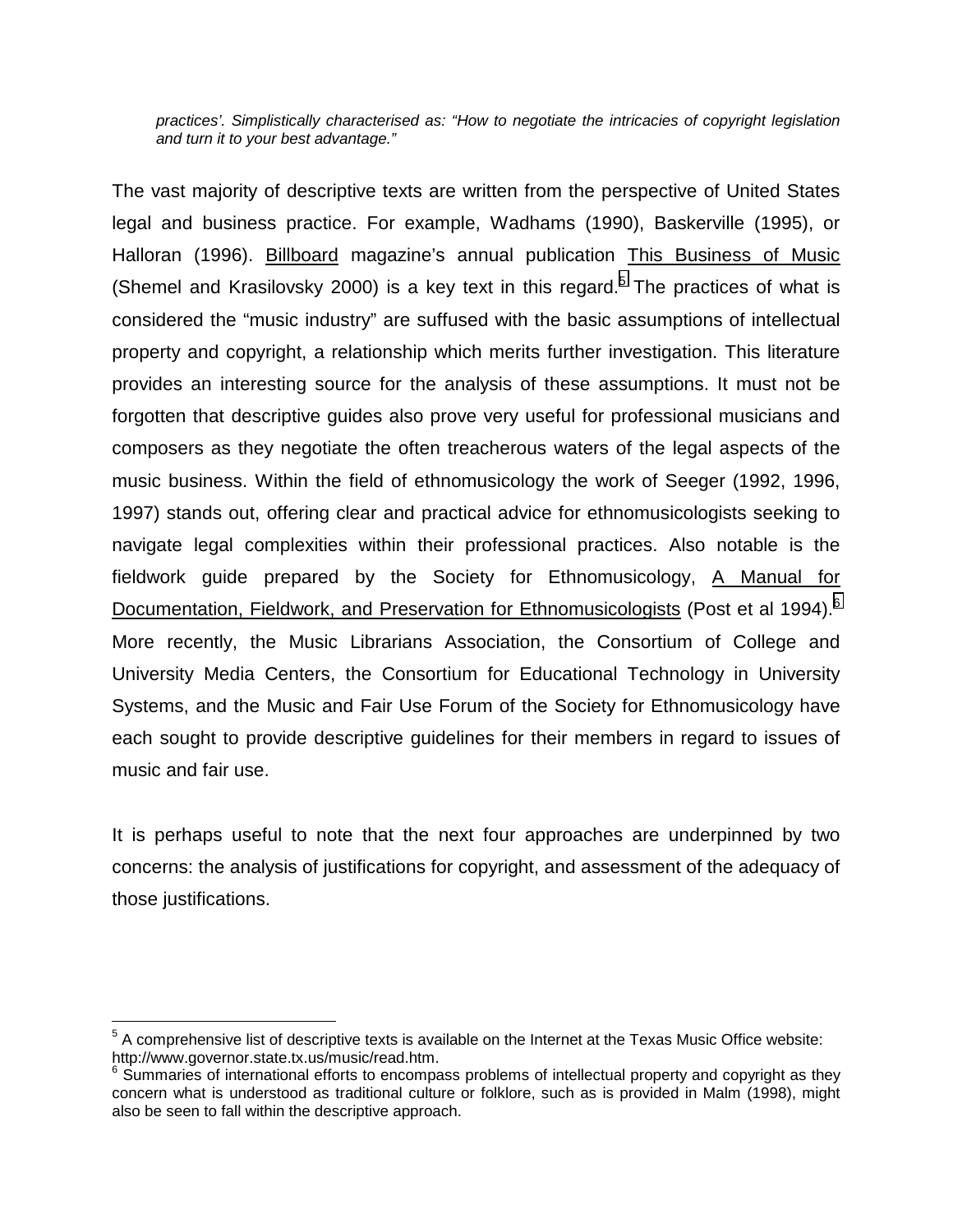### *Sponsorial Approaches*

 $\overline{a}$ 

*These are approaches that assert the right to include a musical tradition, genre, or practice<sup>7</sup> within the rubrics of copyright legislation and seek to find ways to justify that inclusion. Simplistically characterised as "It may not be obvious that we belong to the copyright club, but we do, and we're going to prove it."* 

Advocates of sponsorial approaches first of all assert the 'otherness' of a musical tradition, genre, or practice. Second, they argue that this otherness poses a challenge to copyright law. Nevertheless, the argument proceeds, ways will be found to justify its inclusion within the legal system. It is frequently argued that the practices in question abide by understandings of creativity, collaboration, and participation that together add up to the antithesis of text-based, individualist, and essentially capitalist intellectual property regimes. Hence, the argument often runs, there is a need to develop a *sui generis* system of protection. *Sui generis* systems, however, can generally be characterised as pertaining to the realm of the yet-to-be-imagined. As such, they are frequently held out as an aspiration, while issues of "rights" ('moral', 'civil', 'human') in legal systems are struggled with in an attempt to find a legislative compromise.

A large number of sponsorial approaches that might be included in discussions of 'music and copyright' can be found in work dealing with 'folklore' or 'traditional culture'. They persist in response to the sustained recognition that "at present there is no international standard of protection for folklore and that the copyright regime is not adequate to ensure such protection" (WIPO 1997:16). Although the arguments, of course, vary from publication to publication, the article "The Problem of Oral Copyright: The Case of Ghana" (Collins 1993) offers a typical example. John Collins asserts the otherness of "African folklore" by setting up a rhetorical opposition between a Eurocentric copyright system that cannot cope with folklore because of "the fact that in Europe the folkloric tradition is dead (and safely stowed away in museums)" (1993:153), and the active, "living folk tradition" to be found in Africa and many countries of the

 $7$  This rather contorted phraseology is used to highlight the diversity of terminologies and theoretical perspectives from which characterisation of the approach is distilled. Although the terminologies and theoretical perspectives may vary greatly, the strategies employed are broadly similar. Furthermore, the use of all three terms is suggestive of an uneasiness with terminology like this. As detailed later, in this thesis I am uncomfortable with a focus on "music" at all.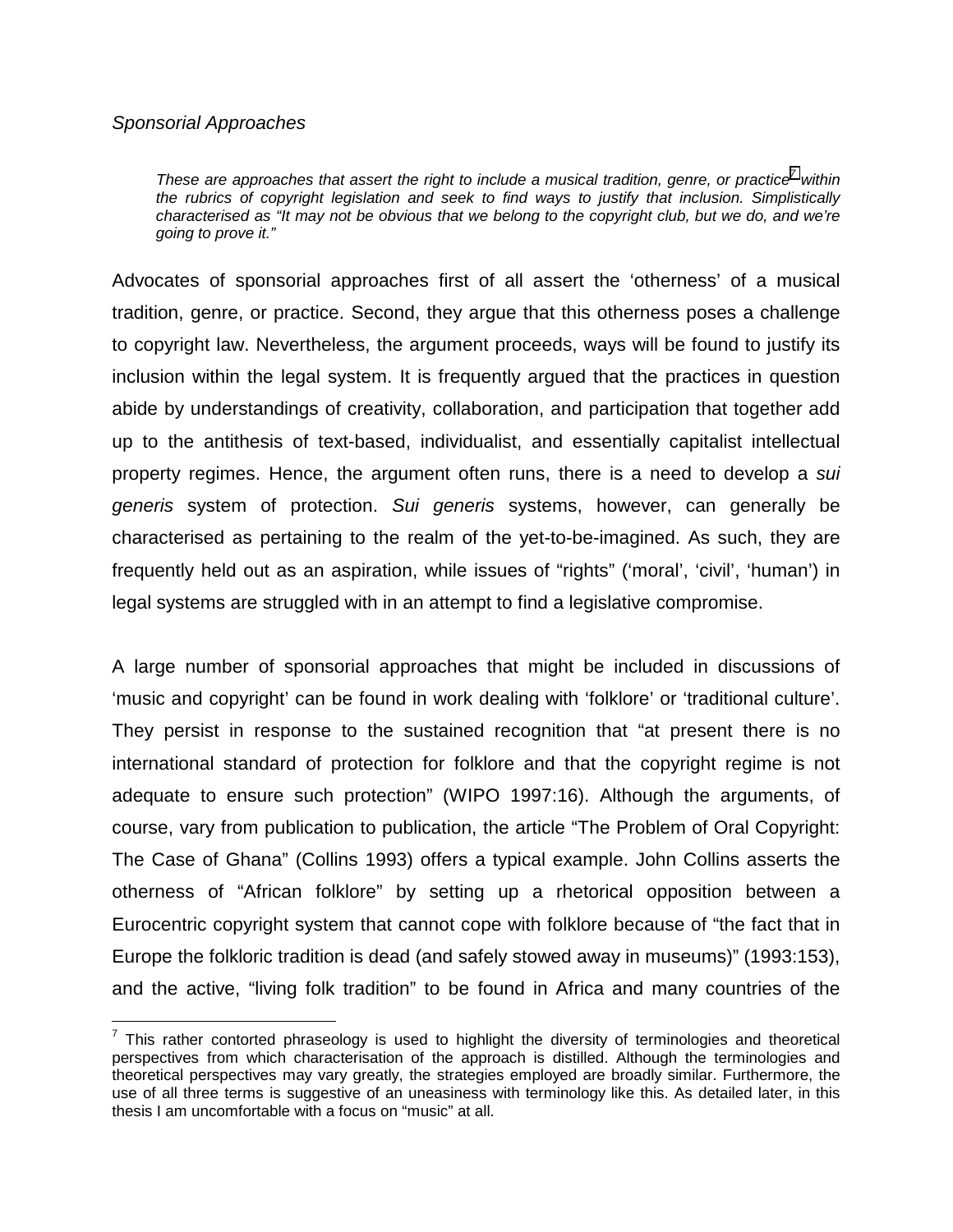"Third World". This stereotypical assertion of otherness is restated through a number of similar dichotomies throughout the article, not least of which is the opposition of orality and literacy. Despite these claims to otherness, however, ways are suggested in which this otherness might be validated and protected by the existing system, as Collins looks at copyright law and WIPO recommendations which might encompass Ghanaian and African folklore successfully. Other sponsorial approaches dealing with 'folklore' have included Jabbour (1982), Gavrilov (1984), Bell (1985), or Weiner (1987).

What runs as a theme through many such approaches is a sustained rhetoric of protectionism, an expressed need to 'protect' against the "distortion, mutilation, and misinterpretation" of 'folklore' in the face of commercial pressures. Other concerns in this regard include misappropriation, wrongful attribution, and the need for rightful remuneration in the case of commercial exploitation of 'folkloric works'. Again, it should be noted that these concerns are primarily object-oriented. They generally discuss how best to deal with "things" in need of protection. Another common characteristic of sponsorial approaches is the use of binary oppositions. The individual rights associated with copyright, for example, are often contrasted with the need to assert the collective rights of communities or nations. It is also common to see appeals to international policy guidelines, treaties, and declarations, such as those provided by WIPO or UNESCO, in particular the Model Provisions for National Laws on the Protection of Expressions of Folklore Against Illicit Exploitation and Other Prejudicial Actions (1982), or the UNESCO Recommendation on the Safeguarding of Traditional Culture and Folklore (1989).

A significant example of the sponsorial approach in ethnomusicology is Mills (1996). It remains, to my knowledge, the only article written by a trained lawyer on 'music and copyright' in the field. This article was, for a long time, the only publication that engaged at length with United States copyright legislation, and its impact on what was framed as "non-Western music". It also shows how national legislations were being developed in Senegal and Brazil at that time to counter the encroachment of commercial exploitation. Mill's article clearly illustrates characteristic elements of the sponsorial approach. The rhetoric of protectionism is a foundational premise: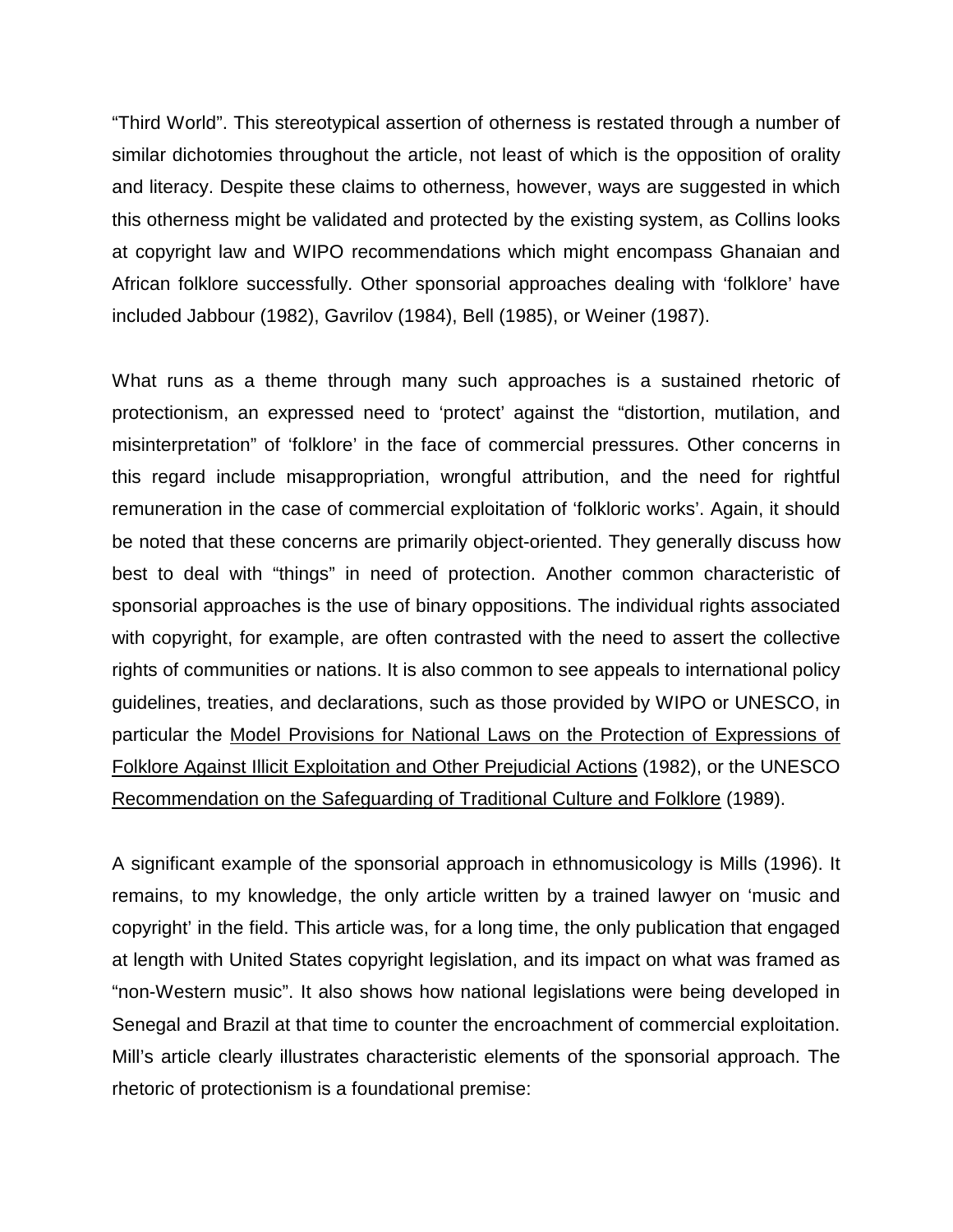Technological breakthroughs in recording techniques, the rise of the music industry and the public interest in "world music" are combining to create an immense market for new, diverse sounds. Unfortunately, as the cultures collide, respect for the needs and beliefs of non-Western communities continues to lag behind and non-Western music remains unprotected and exploitable under the intellectual property laws of most Western nations (1996:58).

It is clear even from this passage that the generalized binary of Western and non-Western structures Mills argument. This binary is replayed as individual/collective, or 'industry countries'/'source countries'. Thus, an othering narrative is crafted, in which weak, unprotected, passive, and non-commercial non-Western traditions suffer at the hands of dominant, oppressive, active, and commercial Western imperialism. As Scherzinger (1999) was to remark, as part of a rigorous, prolonged (and equally sponsorial) critique of Mills' contribution: "basing changes on an oppositional logic of discrete cultural units risks a greater ethnocentrism than the law requires in its present form" (1999:118). Mills conclusion is unapologetically sponsorial in its approach. She suggests in conclusion that "it is essential to create laws which assure that the originating community retains control over their music and enjoys the same protection as their Western counterparts" (1996:82). These laws, Mills suggests, would be most effective if they were to focus on issues of regulation, disclosure, and consent.

The sponsorial approach can also be found in some of the work on music sampling and digital technology (see Sakolsky and Wei-han Ho, eds. 1996). New technologies and digital sampling devices, it is argued, show that the literary bias of the concept of the individual author-subject-creator, and concomitant understandings of originality and creativity, are inadequate to cope with collaborative, fragmented, and appropriative sampling practices. By contrasting the antiquated romantic ideology of copyright with the postmodern sophistication of modern technology, otherness is thus asserted. Nevertheless, it is sometimes argued that a re-evaluation of the law is all that is required to overcome these difficulties. Théberge (1997), for example, argues that legislative conceptions of music as a set of fixed forms (scores, recorded sounds, digital sequences) need to be replaced by a conception of music as a specific kind of creative activity with its own modes of expression. This would then lead to more flexible legal attitudes towards different kinds of musical activity: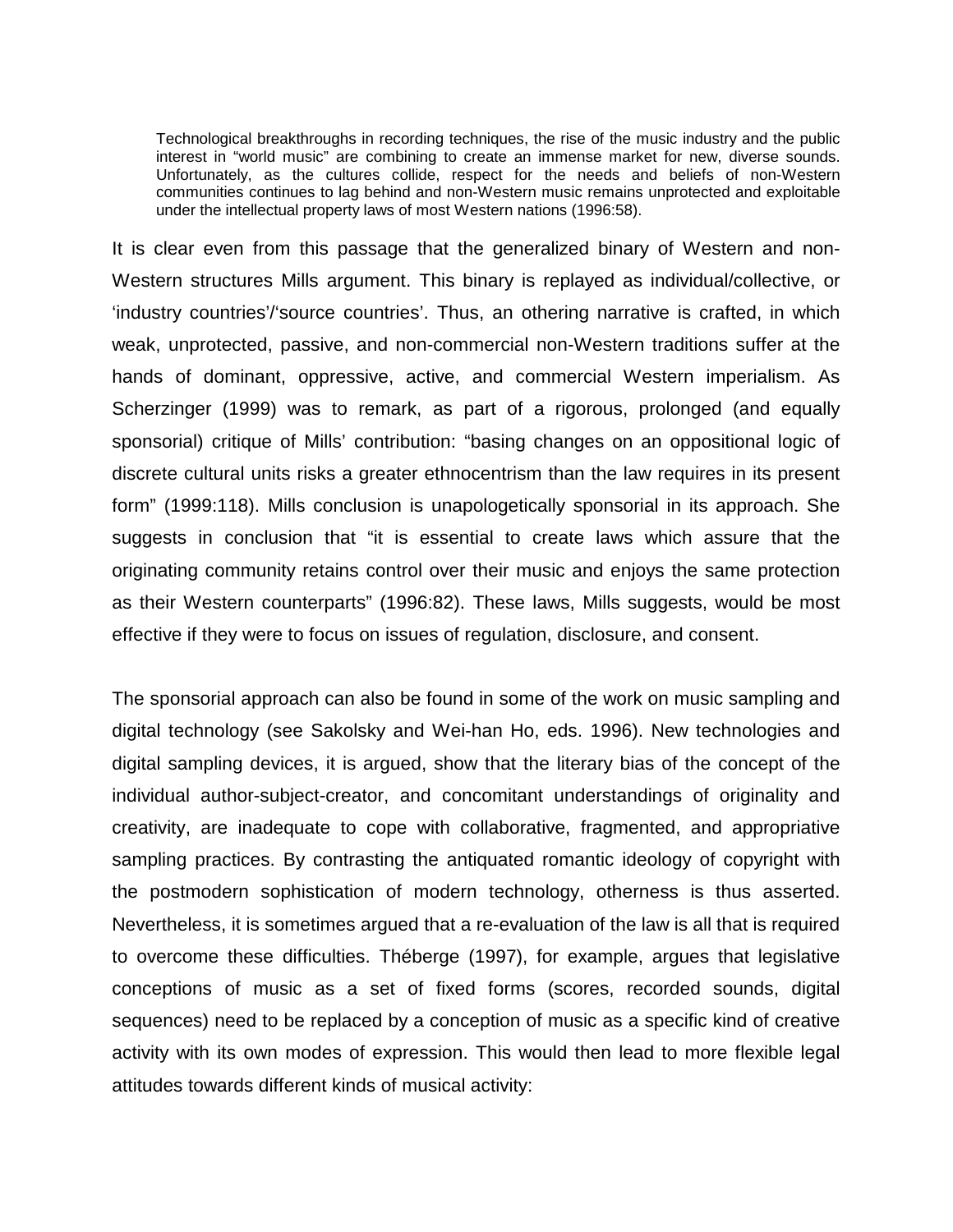... it is not surprising that copyright law has been overly focused on spectacular cases of sampling. It has done so, however, at the expense of a more thorough-going analysis of the nature of musical practice and its commitments to specific forms of musical reproduction (Théberge 1997:241).

#### *Revisionist Approaches*

 $\overline{a}$ 

*These are approaches that seek to redefine the relationship between music and intellectual property by asserting the absolute otherness of a musical tradition, genre, or practice, in opposition to current intellectual property regimes. Simplistically: "Copyright's way of thinking is alien to us. It has nothing to do with us. We will never recognise it. Give us a chance and we'll bring it down", or, alternatively: "We wouldn't belong to any club that would have us as a member."* 

It is often proposed by advocates of revisionist approaches that the tradition, genre, or practice in question actually challenges the inherent principles of copyright and may even lead eventually to the breakdown of copyright law as we know it. This is a common strategy in discussions of music sampling. As in sponsorial approaches, the otherness of sampling practices is asserted by pointing to the collaborative nature of its collage forms. These, it is argued, undermine central pillars of copyright law such as authorship and originality, and force new conceptualizations of creativity. As Jones claims: "new technologies that enable a diffusion of authorship and ready reproduction are wreaking havoc with traditional copyright protection" (1992:95).<sup>8</sup> Unlike sponsorial approaches, however, in revisionist approaches these challenges of otherness can often be presented as a fundamental threat to the very existence of copyright law itself: "the most likely source of a breakdown in existing laws is the new generation of digital sampling devices" (Frith 1987:66). McGraith suggests that the practices of the 'sound exchange network' of sampling and appropriation art offer a direct challenge to the copyright regime:

In that this sound exchange network offers its product freely, or at least, in a shadow economy outside of the capitalist marketplace, in addition to challenging the ideology of copyright, it represents a potent political threat to the culture industry's hegemony. Whether the individual's own position is for or against copyright and the industry, their practice is in conflict with it (1990:78).

Often this polarisation is restated as a hardline stance against any and all copyright practices, on the principle that they are morally wrong. For example, McGraith,

 $8$  A selection of key issues in the cultures of sampling can be found in Hebdige (1987), Jones (1992), Frith, ed. (1993), T. Rose (1994), Sakolsky and Wei-han Ho, eds. (1996), and Théberge (1997). See also the doctoral dissertation by Schloss (2000).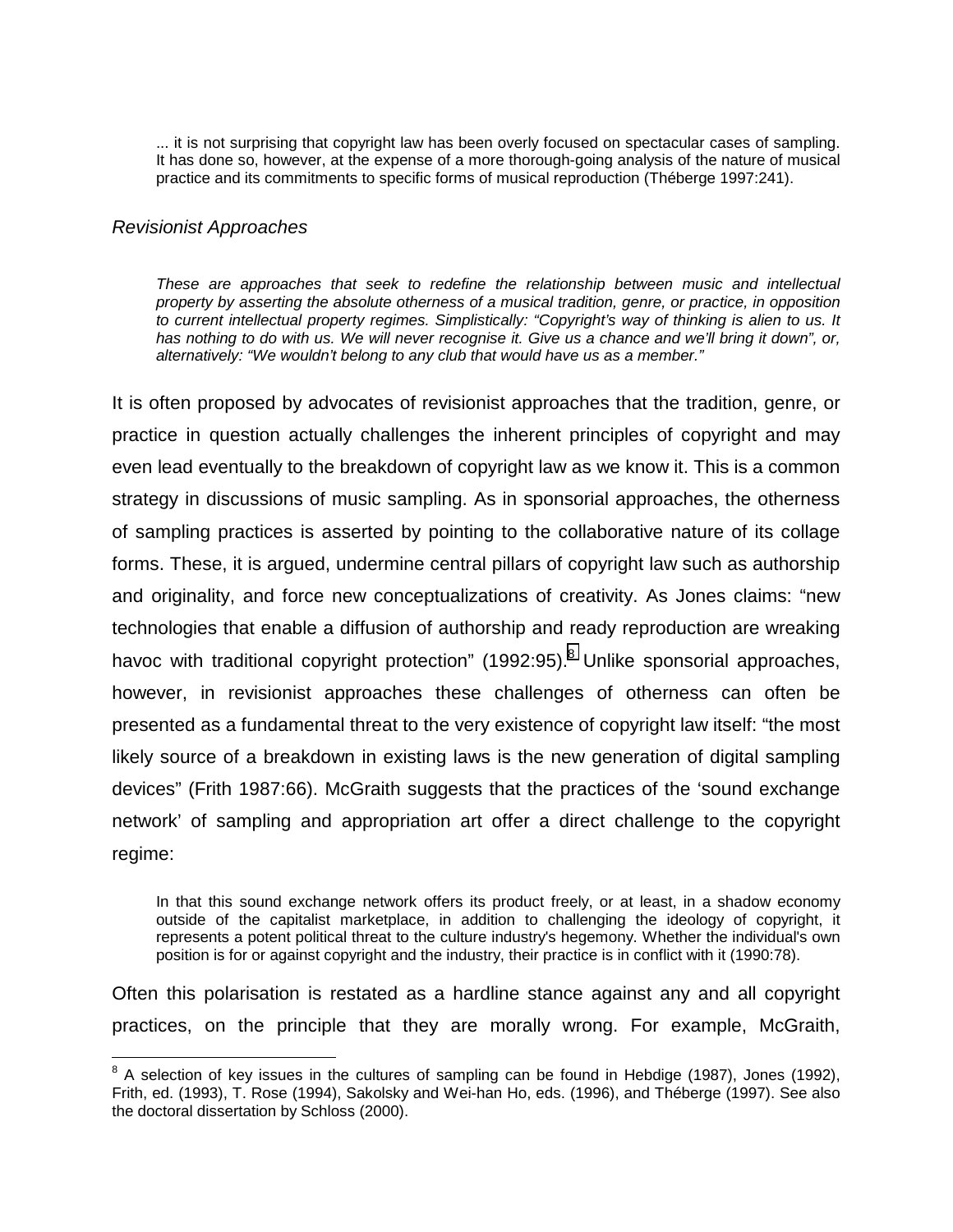denounces copyright as outright theft, in a move redolent of Proudhon's infamous denunciation of private property<sup>9</sup>: "Copyright presents as the property of one, that which is taken from the lives of many" (ibid.).

A clear example of the revisionist position within the field of ethnomusicology is offered by Charles Keil in the collection Music Grooves (Keil and Feld 1994). Instead of the othering of a particular tradition, genre, or practice, however, Keil presents 'music' as a whole as the Absolute Other of copyright. In perhaps the most blatant anti-copyright statement within the field, Keil sets up a clear binary opposition between individualist, materialist 'copyright', and communal, spiritual 'music'. As with sponsorial approaches, such binary relationships are fundamental to revisionist discourse. Instead of seeking to reconcile or seek compromise through legislation, war is declared on the copyright system:

Once you have come to the conclusion that music is in its very essence communal, spiritual, the opposite of private property, and at its best a totally shared experience, like love, a number of strong and clear positions on "the music industry" can be stated: There shouldn't be a music industry. Music shouldn't be written or mechnically reproduced and mass-mediated. Music should exist live, for the moment, in present time, and its makers should be rewarded with happiness and barterlike reciprocities.

 Virtually all the music written or recorded has been turned into things for sale. Writing or recording music and copyrighting the results as property to be sold for profits is a process that human beings in general, but certainly all ethnomusicologists, should oppose in principle and try to combat in practice (Keil and Feld 1994:228-229).

## *Sociohistorical Approaches*

*These are approaches that seek to retrace or even rewrite the history of copyright as it is understood to relate to what was and is understood as music. Simplistically: "See, it all happened like this ... No, actually, like this ... No, it really happened like this ..."* 

There is still a general lack of detailed sociohistorical literature within the field of 'music and copyright'. This reflects a similar lack in the field of intellectual property scholarship

 9 "Property is Theft!" (Proudhon 1994:13). Pierre-Joseph Proudhon's What is Property? first appeared in 1840. Proudhon takes the stance of a revolutionary anarchist throughout this work: "One author teaches that property is a civil right, based on occupation and sanctioned by law; another holds that it is a natural right, arising from labour; and these doctrines, though they seem opposed, are both encouraged and applauded. I contend that neither occupation nor labour nor law can create property, which is rather an effect without a cause" (ibid.).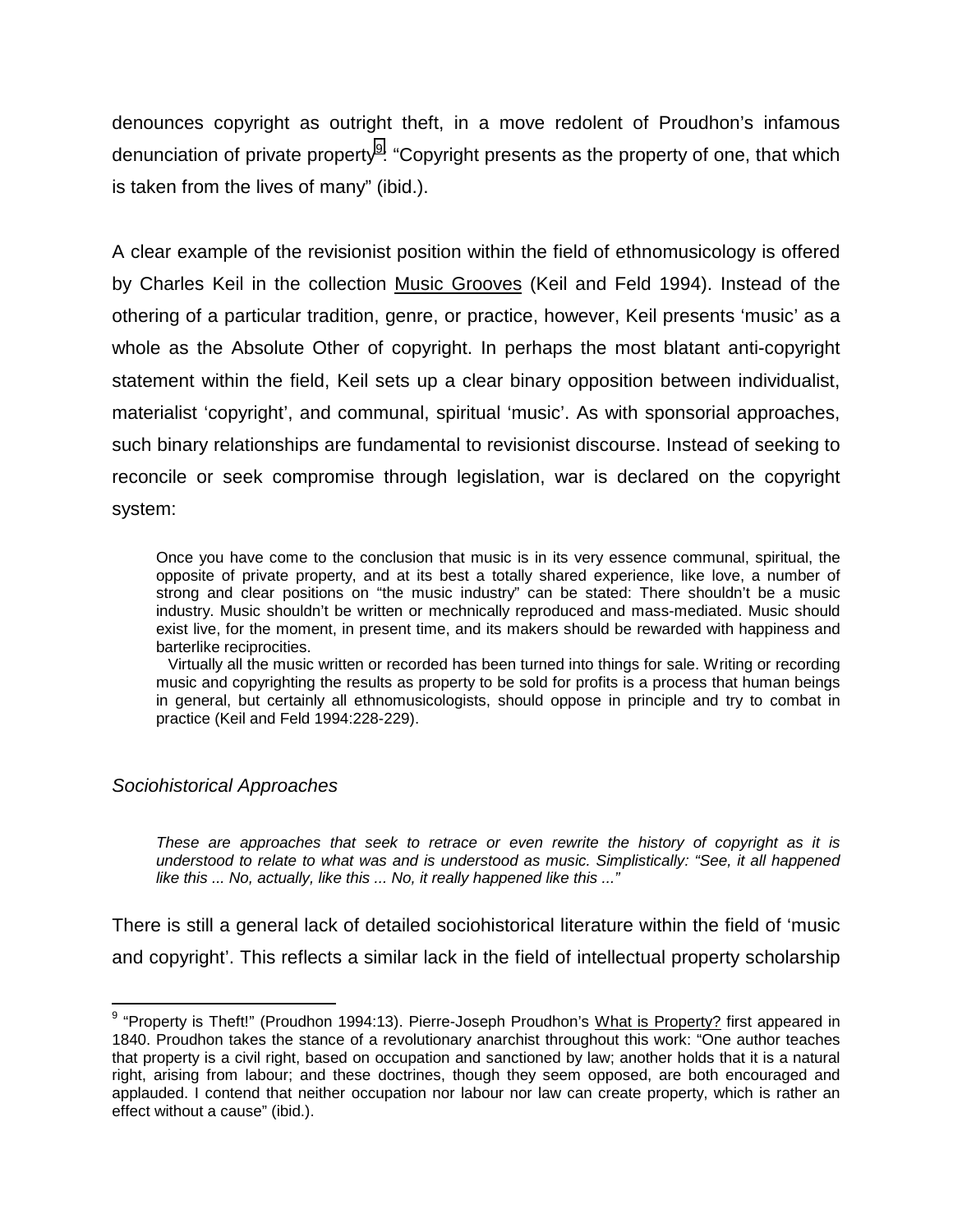generally (Sherman and Strowel, eds. 1994). Continued absences in this regard place limitations on the horizons of history and our ability to challenge dominant historical narratives: "Paradoxically, the more the past is neglected, the more control it is able to wield over the future" (Sherman and Bently 1999:2). Orthodox histories of the growing importance of performing and mechanical rights during the twentieth century in Britain can be found in Peacock and Weir (1975) and Ehrlich (1989). These studies are generally uncritical of the conceptual construction of these rights. Primarily, they examine the impact of social and technological changes on the economic position of the social roles of composer, publisher, and musician. In particular, they offer welldocumented accounts of the formation of the London-based Performing Right Society (PRS) in 1914, and the subsequent extension of its interests. Ehrlich, for example, portrays the expansion of PRS as the increasing provision of an "indispensable service as a link between consumers and producers of music" (1989:viii).<sup>10</sup>

Three significant sociohistorical contributions to the 'music and copyright' field appeared in 1985. All three, though clearly important, are largely ignored in the literature. The first is Coover's Music Publishing, Copyright and Piracy in Victorian England (1985). Coover's achievement in particular remains unequalled in a field otherwise devoid of detailed historical source material. He presents, largely without comment, a series of reports that appeared in the Musical Opinion and Music Trade Review from 1881 to 1906 in order to document the twenty-five year struggle in England between music copyright 'pirates' and the Music Publishers' Association that preceded the ratification of the Copyright Act of 1906. The lack of explanatory social, historical, or theoretical commentary should not be seen to detract from the importance of Coover's volume. It provides an exemplary chronology, and a window into the specificity of historical discussions on the music and copyright issue.

The second is Ryan's The Production of Culture in the Music Industry - the ASCAP-BMI Controversy (1985). In this study Ryan rebuilds a narrative of the growth and expansion

 $\overline{a}$  $10$  As we shall see in Chapter 5, the presentation of a performing rights organisation as a facilitative conduit between 'consumers' and 'producers' is crucial for the maintenance of the organisation's authority (see pp. 118-126).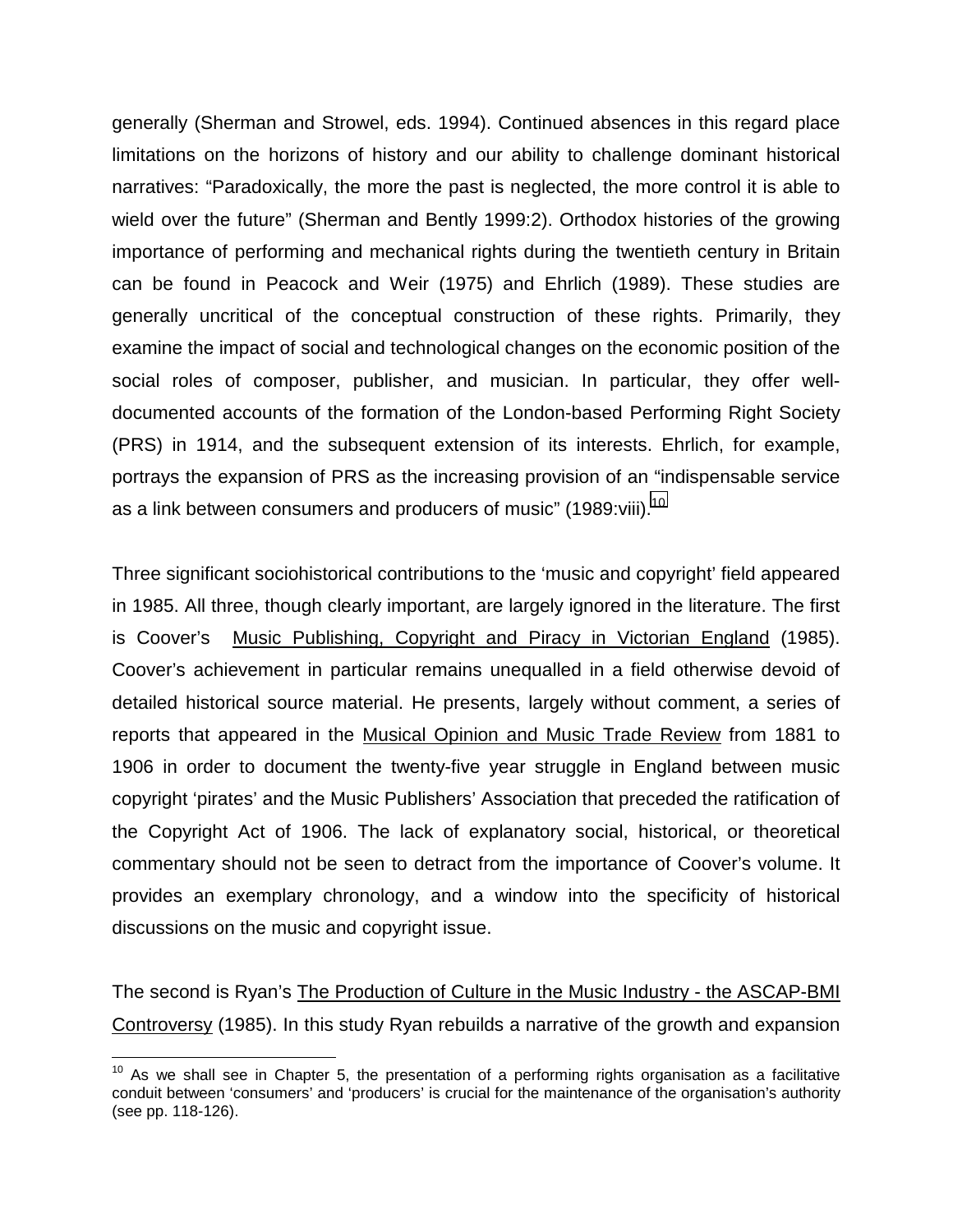of the American Society of Composers, Authors and Publishers (ASCAP) and its activities in the cause of performance royalty collection. He follows the growth of ASCAP from the passage of the 1909 United States Copyright Act through the challenges the organisation faced from a rival organisation, Broadcast Music Incorporated (BMI). Ryan shows that the major conflict that arose between ASCAP and BMI during the 1940s was to have a profound effect on the diversification of popular music genres within the U.S., establishing country music and rhythm and blues as viable commercial-music forms. This research discloses the precarious early history of performing rights, as ASCAP members struggled to achieve an early legal precedent with which to legitimate their demands for royalties. Ryan's analysis of the expansion of ASCAP provides an important precedent for this present study.

The third, Noise: The Political Economy of Music (1985), was written by professional economist Jacques Attali. Noise is a complex and poetic work whose theoretical concerns are not easily summarised. A chapter entitled "Representing" traces the increasing commercialisation and professionalisation of music within French life in a broad sweep from the 16th to the 20th century. Attali traces the impact of printing technology, the French Revolution, the rise of the concert hall, the growth of the orchestra, and the increasing importance of celebrity, virtuosity, and composition on social life in France. These changes contributed to greater and greater abstraction and commodification of 'music'. In turn, the same changes favoured the centrality of the work-concept as an 'object' of exchange. It was in this social and technological climate that the Syndicat des Auteurs, Compositeurs, et Editeurs de Musique (SACEM), the first ever performing rights collection agency, arose in 1851: "Its function was to demand, on behalf of the authors and editors, payment of royalties for every representation of a musical work, regardless of its importance" (1985:78).

A clear, but again curtailed history of 'copyright and royalties' is to be found in Chanan (1994). Michael Chanan builds on the work of Peacock and Weir, and Attali, while also drawing on the work of social historians like William Weber (1975) and Cyril Ehrlich (1985). The overview that Chanan provides is heavily weighted towards economic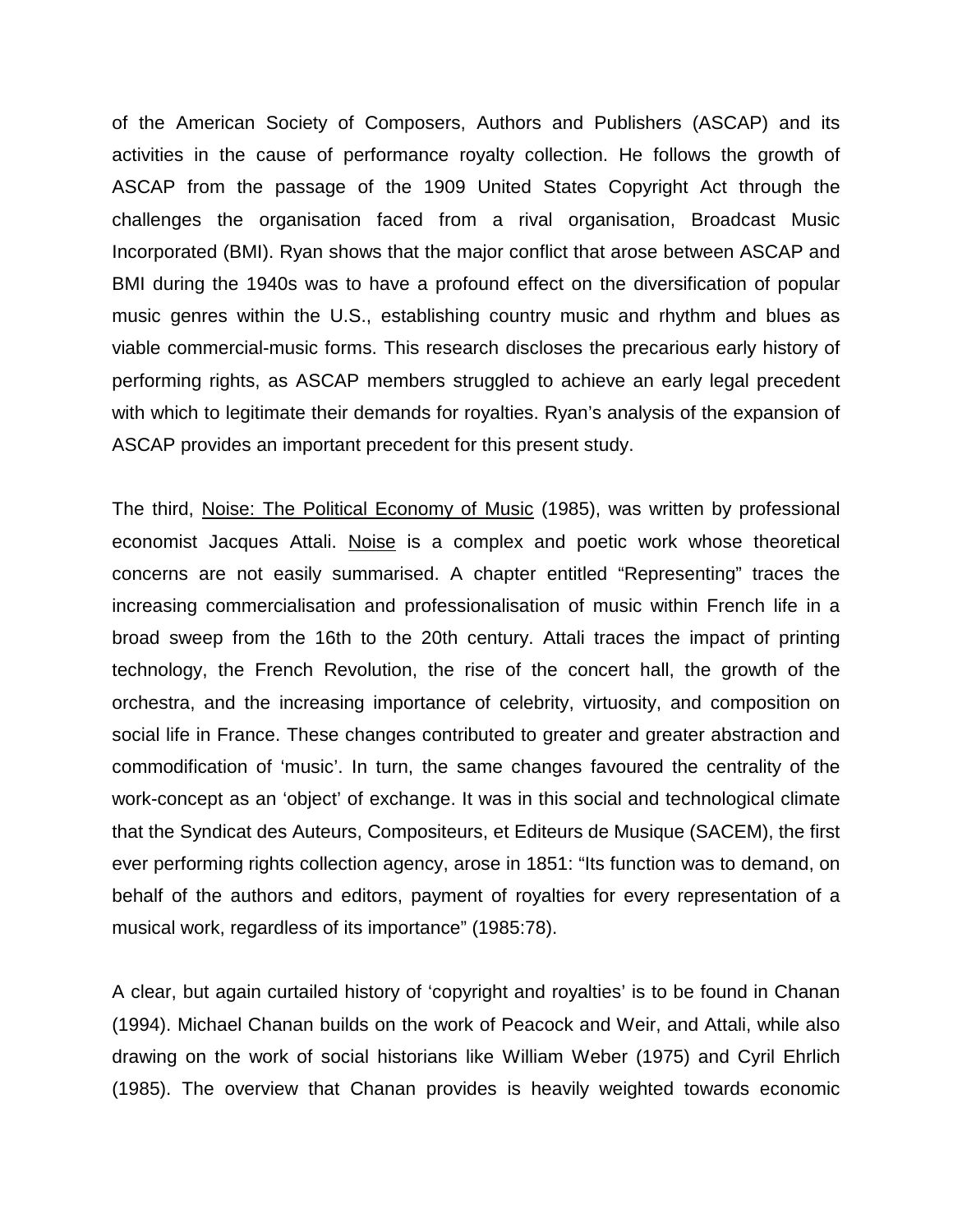analysis and descriptive history. Like Attali's Noise (1985), the whole of Chanan's Musica Practica cannot be easily summarised. It is a hugely ambitious work which seeks to follow the 'trajectory' of the increasing capitalization and technologization of 'Western music', challenging the 'closure' of much musical analysis, while also drawing attention to the widespread displacement of practical musical knowledge into specialized, commercial contexts. Chanan draws together a wide variety of cultural commentators, including Marx, (Max) Weber, Adorno, Lévi-Strauss, Barthes, and Eco, in order to achieve a comprehensive analysis of music as "an expression of actual or ideal social relations" (1994:11). It is important to place this work within the range of historical approaches to copyright and music if only to appreciate the place of copyright within wider social and historical discourses of 'music'.

### *Analytic Approaches*

1

*These are approaches that undertake to detail the conflicts, paradoxes, and contradictions that arise as people working within a particular musical tradition, genre, or practice encounter the legal complexities of intellectual property and copyright. Simplistically: "Hey! Come and look at this great big can of worms we just opened!"* 

Issues relating to 'music and copyright' constitute a complex field of analytic inquiry. Or, as someone working in the entertainment industry once phrased it: "The whole question of copyright is just a super, super can of worms<sup>"11</sup>. Analytic approaches often take out the tin-opener, revealing conflicts, paradoxes, and contradictions in all their nematodal glory. In some respects, these approaches satisfy Marcus Breen's call to open "the often self-contained internal regulatory systems of the music industry's copyright régimes" to public scrutiny (1993:121). Analytic approaches provide very valuable interrogations of current music industry practices and ways of thinking. In other respects, these approaches disclose a wide range of economic, social, and cultural problematics that expose the current explanatory frameworks in this field as inadequate.

<sup>&</sup>lt;sup>11</sup> This quotation can be found in Rohter (1977:21). These immortal words were spoken by Peter Kuykendall, former administrator of Wynwood Music, and at that time editor of Bluegrass Unlimited.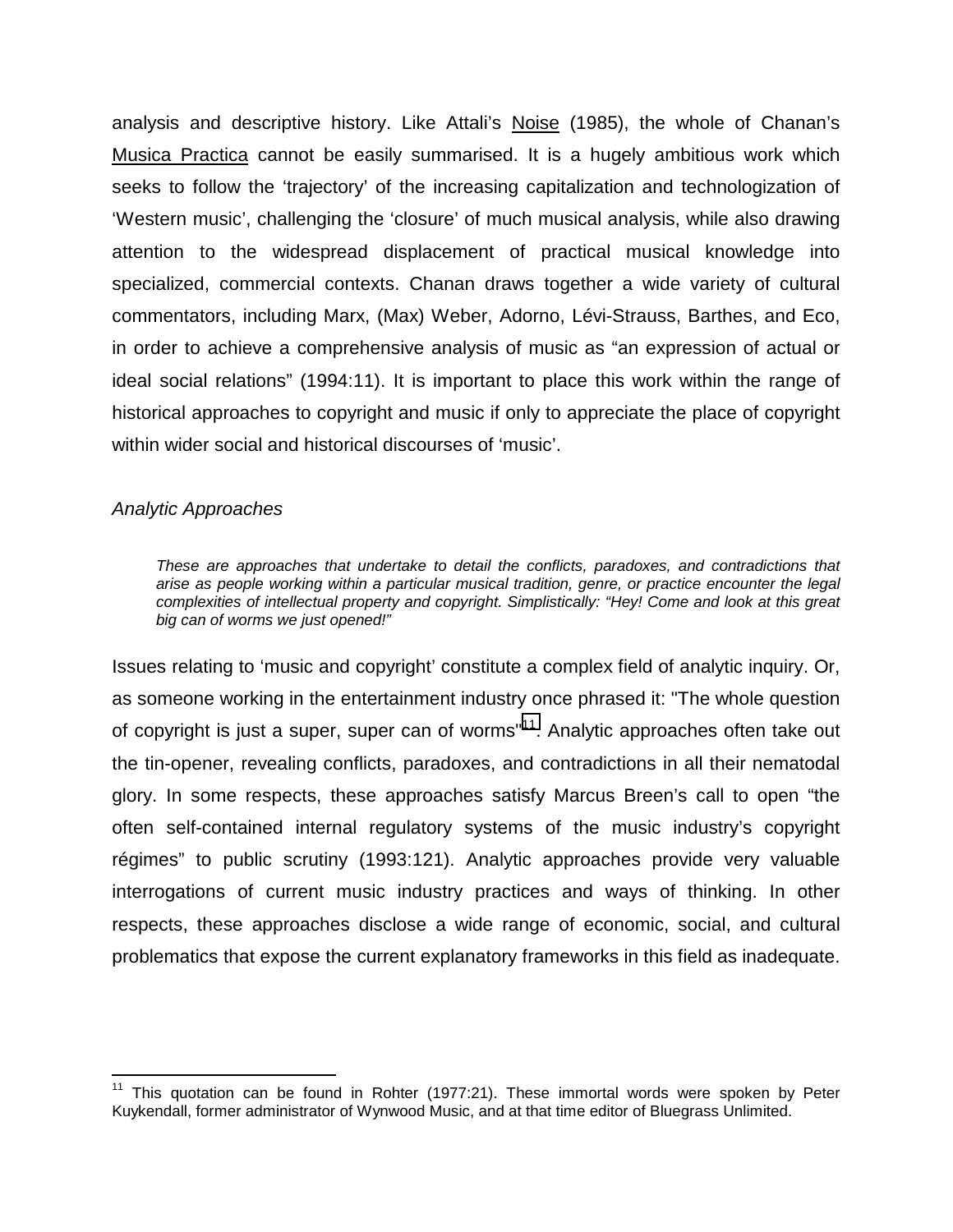The seminal contribution of Wallis and Malm, Big Sounds from Small Peoples (1984) provides an examination of the role and impact of the systematic expansion of transnational music companies and electronic technology on local life in twelve "small countries": Jamaica, Trinidad, Tanzania, Kenya, Sri Lanka, Finland, Sweden, Denmark, Norway, Chile, and Wales. The detail in this work was unprecedented at the time of its publication, as Wallis and Malm outlined the expansion of the 'Big Five' transnational record companies into increasingly diverse domains of commercial activity, driven by the search for profit, and the work of local music producers to maintain commercial interests in an industrial climate of uncertainty and external pressures. The chapter "Copyright: Where does all the money go?" was the most comprehensive survey then available of the practices of performing and mechanical rights societies, the collection and distribution of copyright royalties, and the paradoxes, contradictions, and ethical dilemmas of copyright practices.

*Big Sounds* clearly illustrates, for example, the confusion and difficulties that can arise as a result of the adjective 'traditional' within copyright regimes. Through a series of case studies, it is shown that the designation of 'traditional', understood as 'public domain', has often been used as an excuse for people to copyright songs or tunes for commercial gain: "Indeed, one can observe here a pattern emerging whereby songs from small countries are often picked up and exploited internationally, with the original collector or publisher claiming the copyright on the 'first there, first claim' principle, and with the original *local* composers or 'collectors' getting left out" (1984:190-191). What becomes clear from the interviews conducted during the study is that, as I also found in my own research, the term 'traditional' is generally represented by music industry professionals as being the opposite of 'original' or 'fixed', synonymous with 'anonymous' and 'public domain', and therefore 'non-copyright'. Similar discussions can be found in Boos (1977) and J. Hall (1995).<sup>12</sup>

 $\overline{a}$ 

 $12$  It is also noted in Wallis and Malm's study that "many collecting societies, run by professional administrators on behalf of copyright holders, prefer to be as tight as a limpet when asked to express opinions about publishers, or divulge details of internal conflicts" (1984:170). Explanations offered include difficulties experienced in maintaining equitable distribution, and "a general feeling of uncertainty about things to come" (173). This is interesting in view of Chapter 5 which examines, among other things, the pervasive protectionism of the Irish Music Rights Organisation (see pp. 133-141).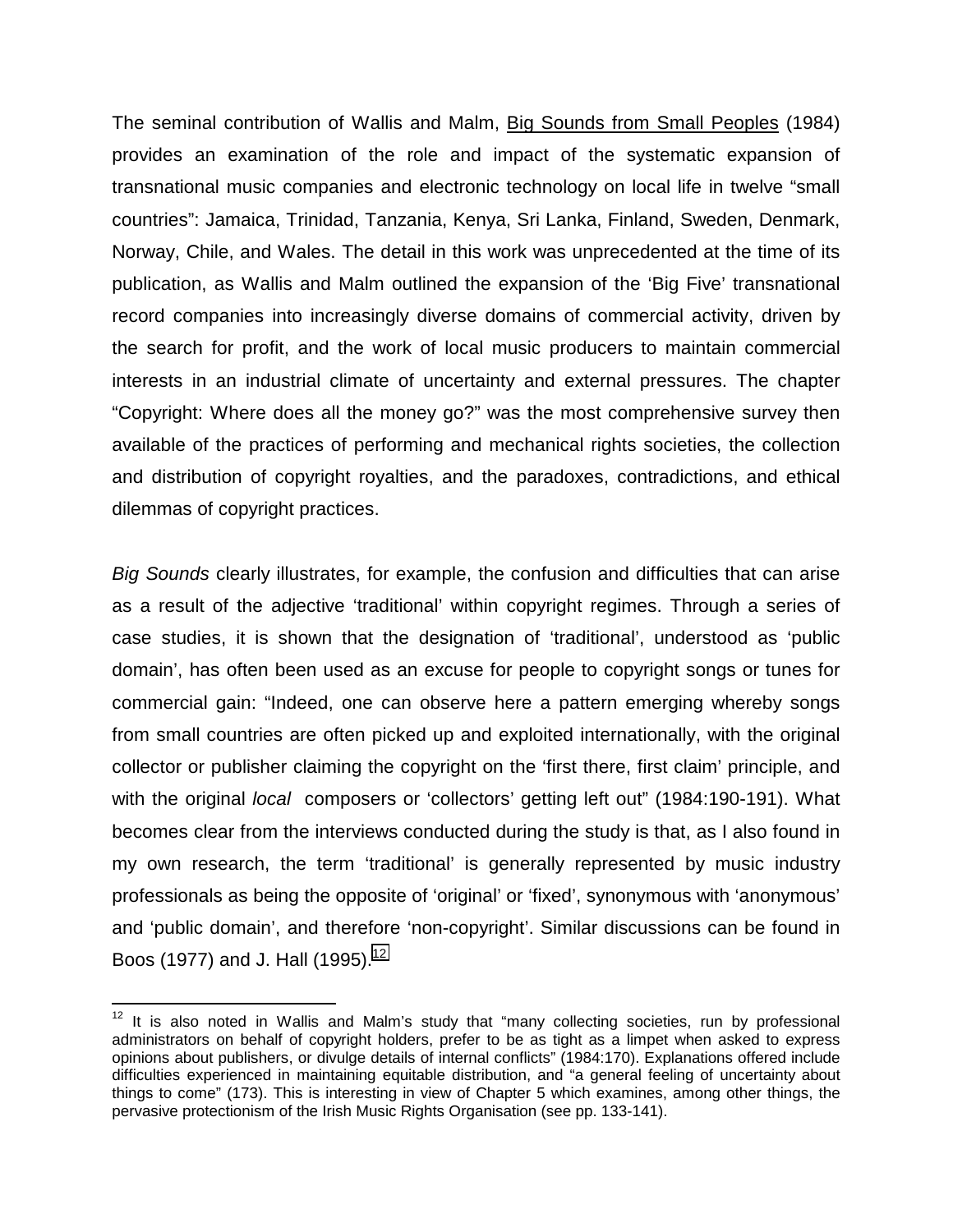For all its detail and pioneering research, Wallis and Malm's work, however, suffers the failings of over-ambitious comparative analysis. Perhaps the most significant hindrance to the adequacy of such analysis is the over-simplistic theoretical model which frames the work. This leads to an over-reliance on the category of the nation-state as a fundamental unit of analysis, and an explanatory model of industrialization and social change based on an unapologetically evolutionist model. It is curious that while Wallis and Malm make a clear disclaimer that their criticisms "should *not* be interpreted as dismissal of the performing right copyright system" (1984:173), they nonetheless conclude that: "As things are developing now, the copyright system could collapse in a matter of years" (1984:319).

The much-cited article by Simon Frith, "Copyright and the music business" (1987), published in the journal Popular Music, provides an analysis of the implications of intellectual property and copyright for our understandings of music, and also of the implications of understandings of music for our engagement with intellectual property and copyright. In particular, Frith seeks to outline the ways in which record companies use copyright law, and the defensive ideologies with which they justify copyright. He also details some of the ways in which law can define music and determine the possibilities of musical 'exploitation'. Frith makes the connection between copyright, expansion, and prescription very clear: "The history of copyright law is the history of the steady extension of legal clauses on what *can't* be done, and by and large ... the law has worked to preserve copyright owners' monopoly rights whatever the changes in the means of reproduction" (1987:71). He does not seek to develop a coherent argument, making the case that "the details of music copyright are themselves a somewhat incoherent response to changing circumstance" (1987:33). Laing's (1988) brief response to Frith's article welcomed the article for opening up the debate on music and copyright. Nevertheless, Laing criticised the contribution for not fully grasping the weight, significance, and effectivity of 'copyright', and for not indicating fruitful avenues for future research. Laing also signalled the danger of falling into simplistic analyses that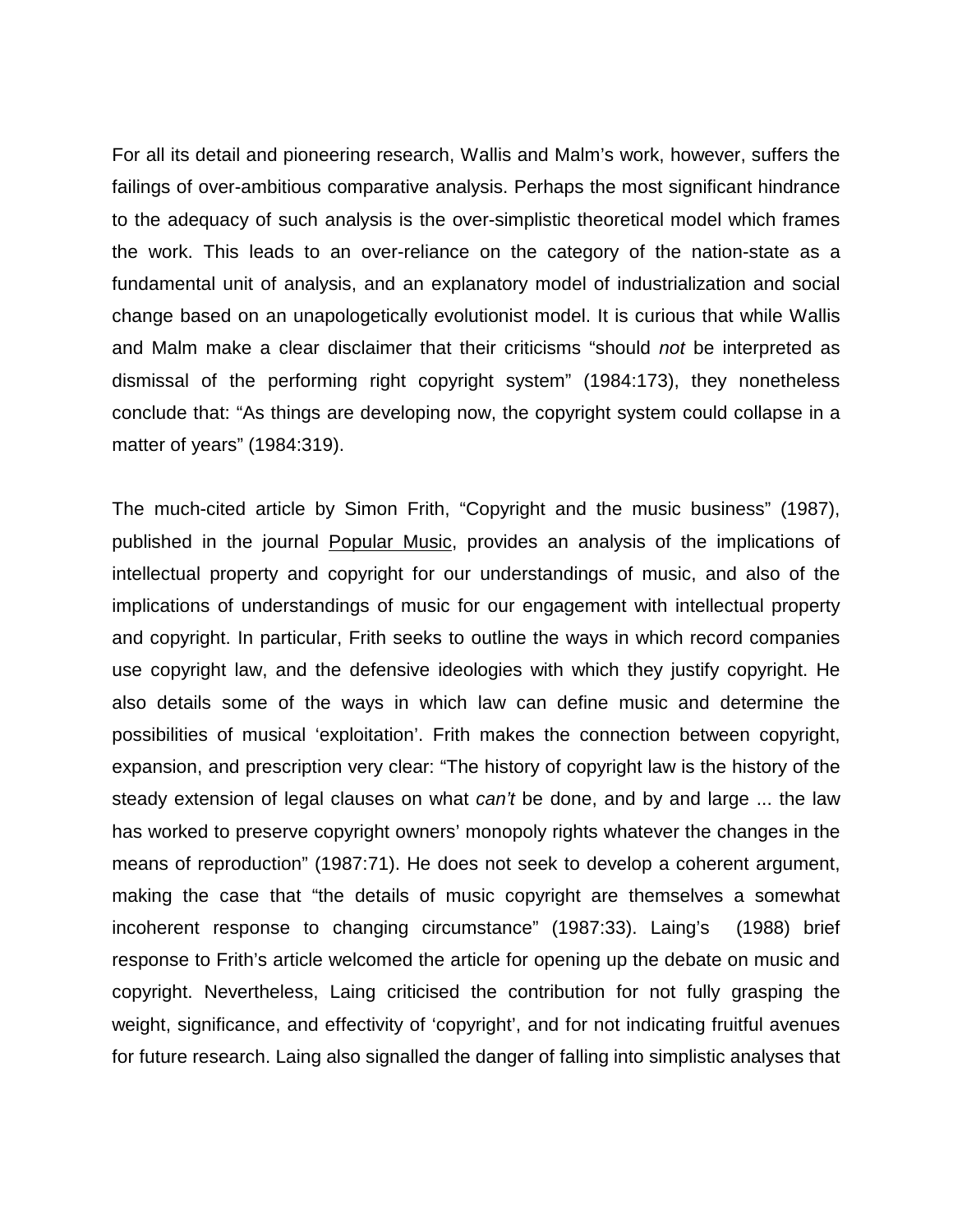set up binary oppositions of consumers versus monopoly media in seeking to explain the political dynamics of the field of music and copyright.

Frith expands his 1987 analysis in the edited volume Music and Copyright (Frith, ed. 1993), which brings together a number of writers "to reflect on the problems of music and copyright from a number of international perspectives" (ix). The subject of copyright, Frith argues, should be seen as "the key to cultural analysis" (x). It unlocks, among other things, the contradictions inherent in the 'bourgeois ideology of art' with its "simultaneous stress on individual creativity and individual ownership" (1), leading to the interrogation of concepts such as originality, creativity, authorship, public domain, and nationality. Paul Théberge argues that these analytic approaches to the issue of copyright also open doors to the institutional operations that allow "the legal framework of copyright law to become the basis for a realised economic right" (1993:41). As Franco Fabbri notes, by investigating the 'neutral' procedures and documents used by performing rights societies one can find "some of the most ideologically loaded assumptions" in the music industry (1993:162). New technologies are seen, throughout the volume, to pose complex problems for legal definitions of authorship and music use, at the same time as 'harmonisation' of copyright legislation across national boundaries becomes a top priority for multi-national leisure corporations and internationally-affiliated collection agencies: "Harmonisation is not pursued for aesthetic or ethical reasons, for all the musical metaphor. Rather, international companies seek to spread 'best practice' (translation: most profitable practice) everywhere" (Frith 1993:xi). Tôru Mitsui suggests that this expansion of copyright protection might be read as part of a general process of Western cultural and commercial imperialism (1993:125-145), an approach that recalls Laing's warning against simplistic models of cultural analysis.

### **Retheorising**

Care needs to be taken with regard to descriptive, sponsorial, revisionist, sociohistorical, and analytic approaches to the study of 'music and copyright'. They should not be followed without question. It is difficult to undertake any assessment of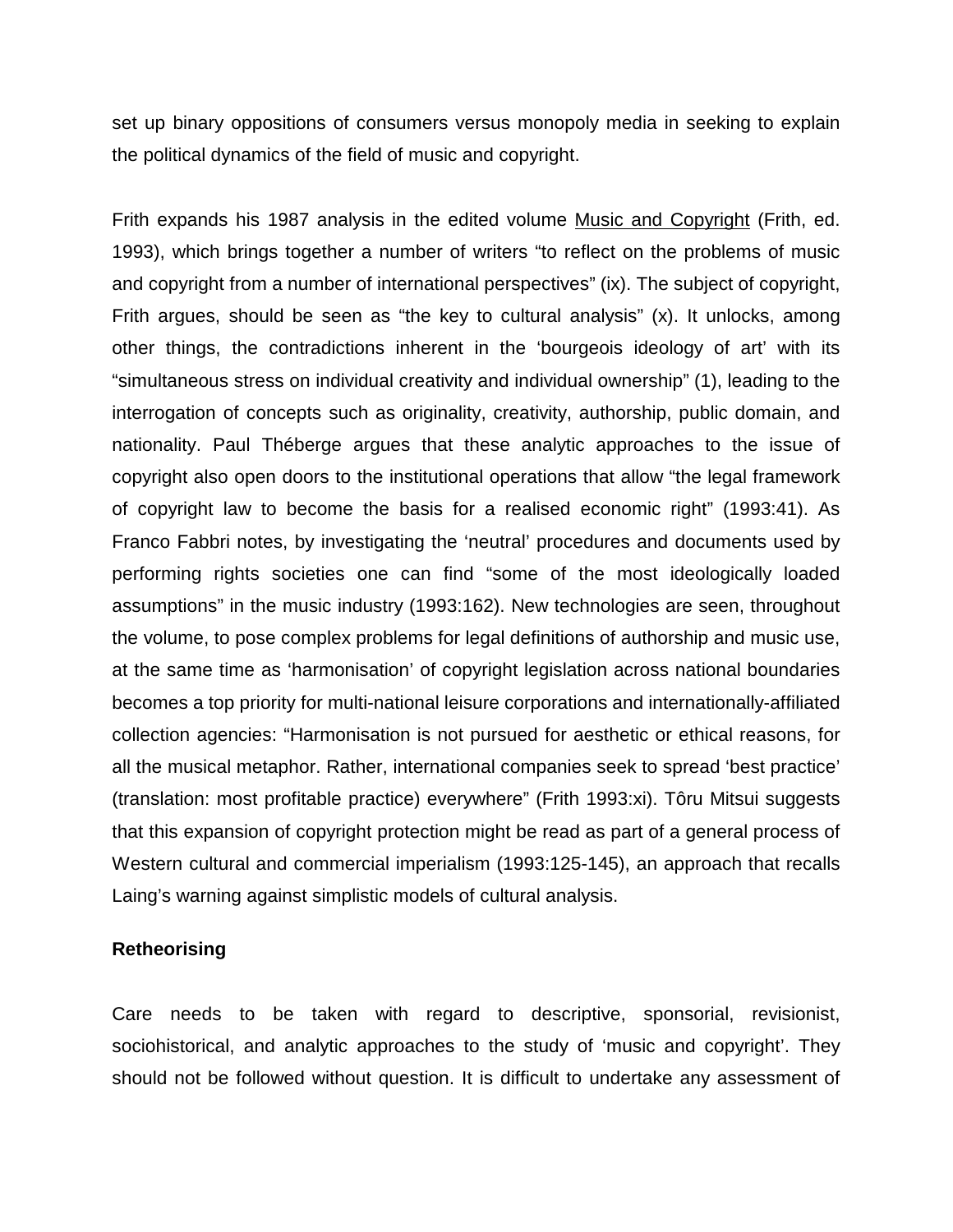practices related to law and copyright without implicitly or complicitly reinforcing the assumptions of their foundational discourses in the very terminology we use. In the following section, the dangers of such complicity are highlighted. It is consequently acknowledged that vigilance is important. However, it is also suggested that we go further. In a bid to find less partial grounds for analysis, a sixth approach is proposed, that of *retheorising*, which attempts to find new explanatory models for issues of 'music and copyright'.

#### *The Perils of Discursive Complicity*

One of the difficulties in assessing the role, activities, and expansion of the Irish Music Rights Organisation is that the assumptions and expectations of law, intellectual property, and copyright are often reinforced in scholarly approaches to 'music and copyright'. Such complicity is inevitable, of course, in descriptive approaches which do not seek to challenge the status of the system. It also happens, however, in other approaches where the purpose is one of challenge or transformation. Feminist theory has drawn attention to the "alienation of utterance," when women "become aware of modes of speaking, writing, and thinking" that take their powers of expression away from them even as they use them (Smith 1990:199-200). Although there have been invitations and intimations to new approaches to 'music and copyright', none have successfully engaged with the challenge posed by this alienation of utterance, the vicious circles of discursive complicity. As Keil puts it, plainly: "They're not changing that equation" (Keil and Feld 1994:327). It is this 'alienation of utterance' that we now address.

What is particularly powerful about the discourse of copyright is the way in which it is comprised of elements from a number of different and often paradoxical literary, economic and legal discourses that coalesce around a regularising terminology of creativity, originality, authorship, incentive, rights, property, and individualism. What happens is that a challenge to one aspect of this working assembly of discourses is often undertaken in the language of another one of copyright's constituent discourses.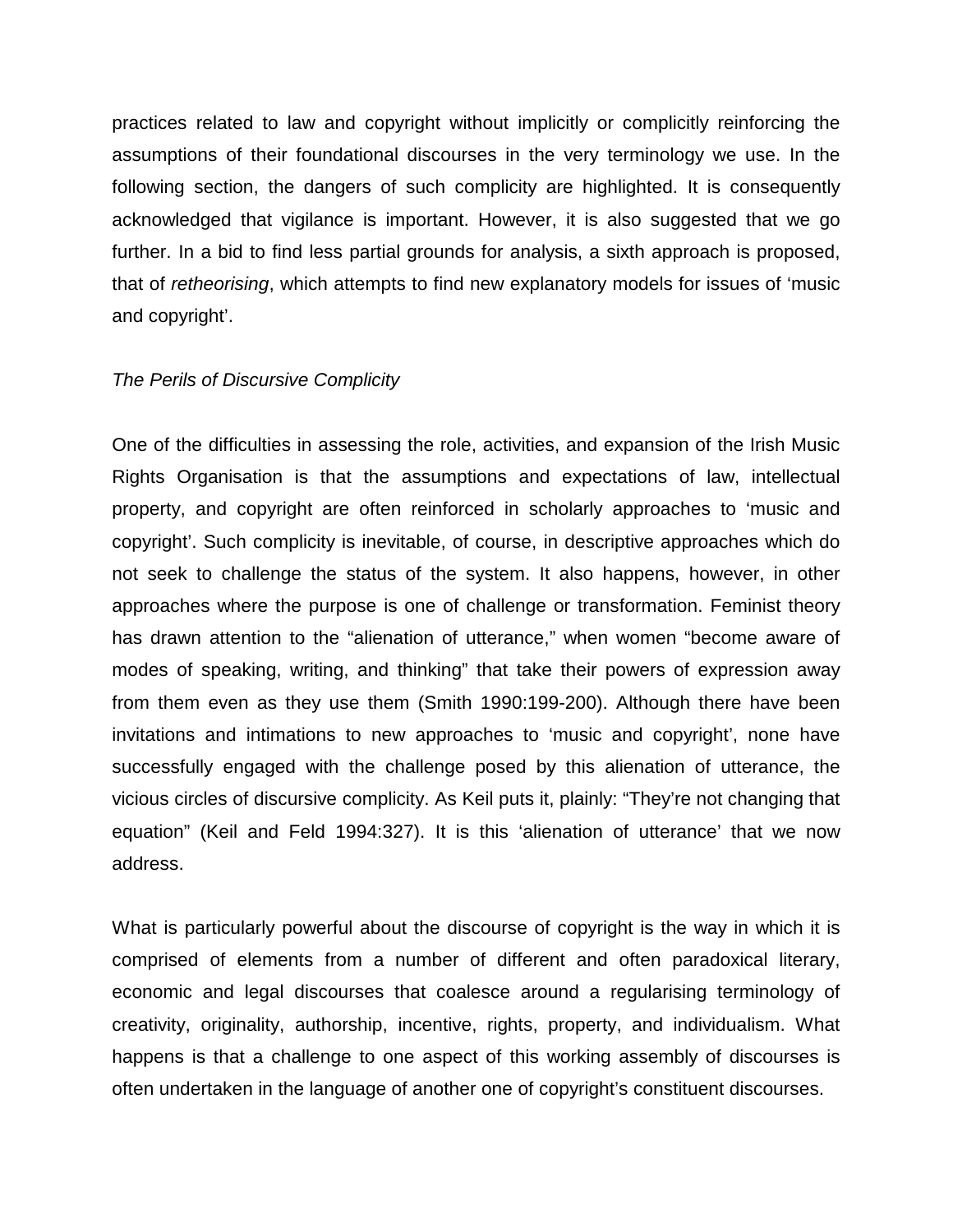A clear example of this is Boyle (1996), who analyses the social construction of authorship in the language of economics and public goods analysis. Another common example is the way in which pleas are made for practices obviously incompatible with copyright, but on the basis of the logic of the public domain. The public domain is itself a construct of copyright discourses, which has even been referred to as "the cornerstone of copyright law and indeed of intellectual property doctrine generally" (Frow 1997:209). Such strategies are self-defeating in that they are unable to find central terms of discussion that are not already heavily compromised: "... the convenience of using traditional terminology usually works against the revolutionary force and gives a place to revolutionaries that is more firmly within than clearly beyond the status quo" (Goehr 1992:270).

In both descriptive and revisionist approaches the "aims, nature, and role of copyright law ... are taken as fixed givens and, as such, are not open to discussion" (Sherman 1994:116). Descriptive approaches do so by using the parameters of copyright law as the primary terms of reference and guidance. Revisionist approaches do so by setting up a discursive framework of polarised conflict between copyright and an Absolute Other of copyright. In neither case is the 'closure', that is, the self-referentiality of copyright law challenged: "This heightened self-referentiality means that copyright law refers ... to its own criteria for evaluation, models for change, and, perhaps most importantly of all, self-criticism" (Sherman 1994:115).

Sponsorial approaches are based on the assumption that copyright law is not all bad, or, at the very least, that it is not going to go away. Therefore, we have to do what we can with it to handle conflicts and inconsistencies while we're here. The aim of a sponsorial approach is often to provide short-term, practical solutions, and ameliorate often-bitter disputes. Although this aim is often achieved, it is arguable that sponsorial approaches are complicit in compounding the unequal relations of power supported by the copyright system in the long term. It may well be that localized meanings and practices are often not compatible with the interpretative expectations of copyright law.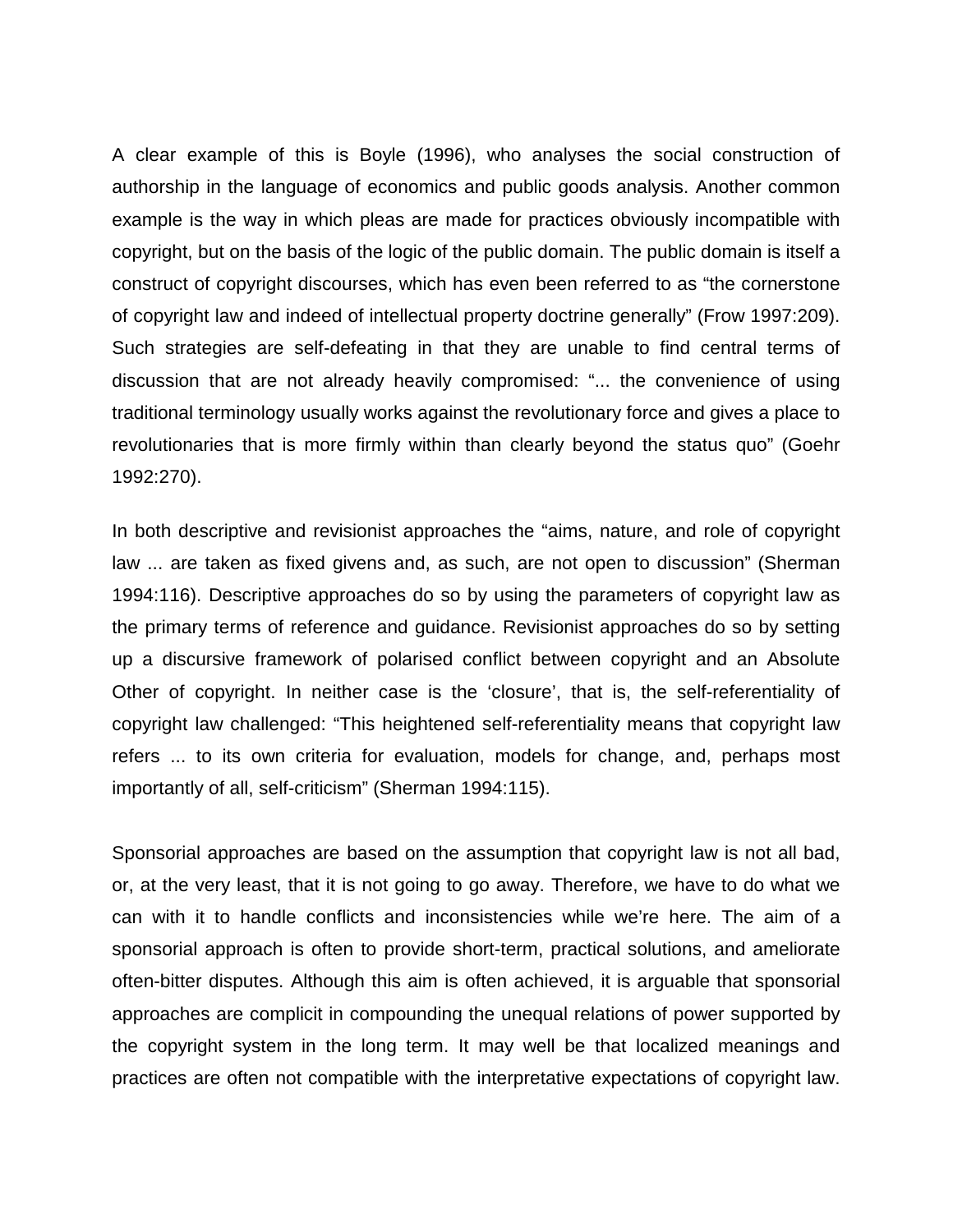If this is the case, then finding ways to meet the expectations of copyright law is hardly an adequate response, unless it is assumed that the universalizing interpretative authority of copyright law is to have priority over the authority of locally negotiated meanings. Sponsorial approaches run the risk that local meanings might only achieve the status of valid knowledge through the official discourses and structures of intellectual property and the legal system. As Gudeman points out: "the larger economic asymmetries, that are connected to financial control and power, remain. The bestowal of intellectual property rights will not transform these" (1996:118). It has also been pointed out that highlighting conflict and inconsistency within the law is often done to show the failure of law in providing efficient and adequate legal protection for new (or old) cultural forms. This has consequences for the way problems are perceived in the law:

... questions as to whether the modes of regulation used in copyright law add to the juridification of the social sphere or, indeed, whether copyright law can achieve the goals set for it, are not seen as issues deserving of attention. Rather, with efficiency as the main evaluative criterion, problems are merely interruptions that occur in the system's optimization of the relationship between inputs and outputs (Sherman 1995:43).

Sociohistorical and analytic approaches can be incredibly useful for exposing the contingencies and contradictions of the discourses of law and copyright. Some scholars, however, like Halbert (1999), are painfully aware of the lack of adequate transformational thinking in sociohistorical or analytic approaches. With this kind of selfcritical vigilance these approaches offer much hope that alternative historical and explanatory narratives will arise as we "brush history against the grain" (Benjamin cited in Simon 1992:138). We need narratives that confront us with what is always there, "a plurality of possibility" (117). Such narratives can point us towards transformational alternatives, in the knowledge that things could be otherwise:

We must question those ready-made syntheses, those groupings that we normally accept before any examination, those links whose validity is recognized from the outset; we must oust those forms and obscure forces by which we usually link the discourse of one man with that of another; they must be driven out from the darkness in which they reign (Foucault 1972:22).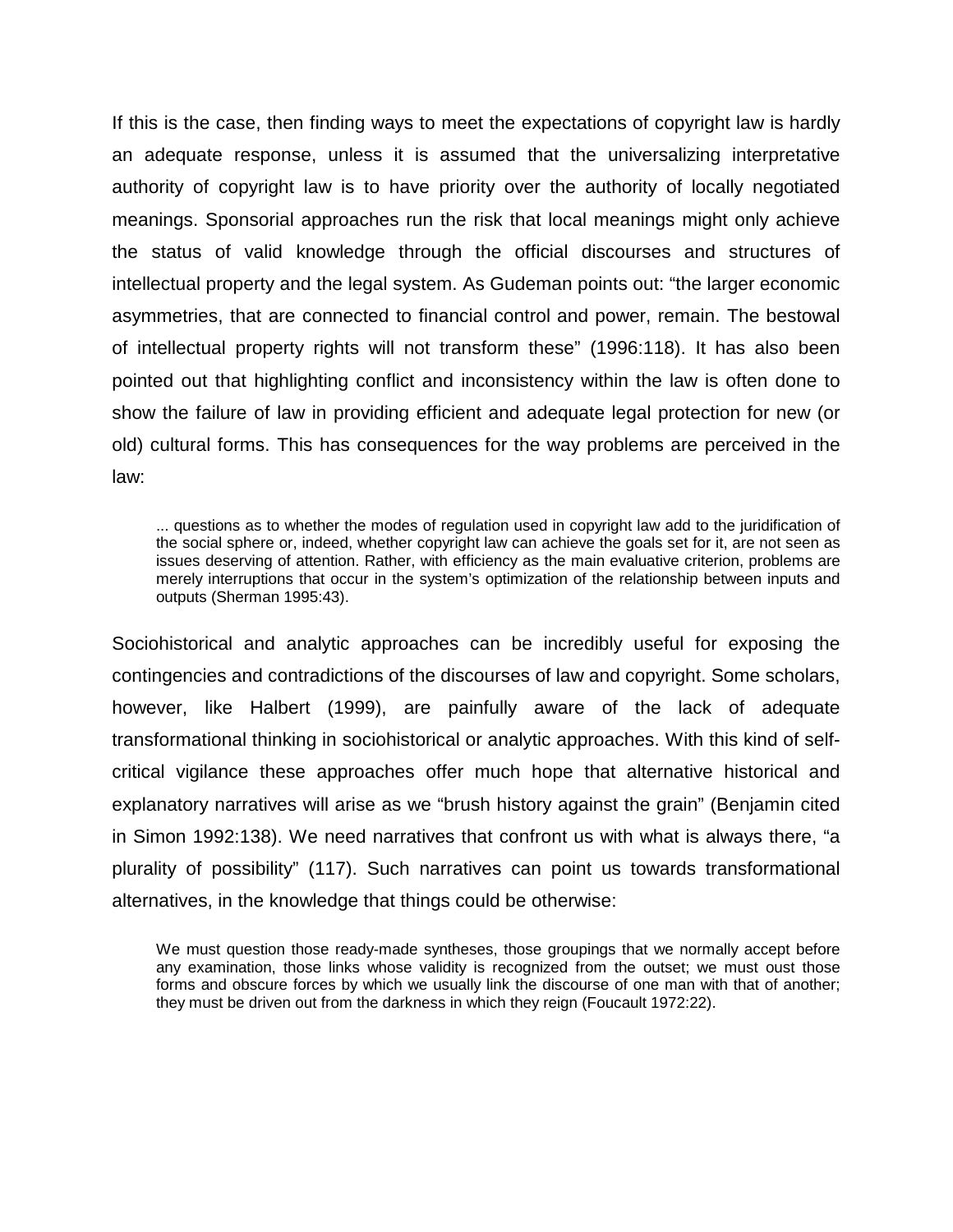### *A Sixth Approach*

 $\overline{a}$ 

A sixth approach is proposed in this thesis, which I call 'retheorising'. Retheorising is premised on the belief that the terms and conceptual constraints within which most discussions relating to 'music and copyright' are conducted are inherently flawed, implicitly reinforcing the very assumptions which they seek to challenge. Thus, it is argued, we need new ways to conceptualize the issues involved in order to displace the complicit terminologies that compromise the often transformative efforts of sponsorial, sociohistorical, and analytic approaches. Retheorising entails a call to go 'back to basics', to reconfigure our ways of thinking about these issues. It seeks to displace a dominant objectifying focus on abstracted, generalized 'things' or 'rights in/over things' with a renewed awareness of people, lives, meaning, and relations of power. There is, as of yet, no explicit retheorising emphasis within the literature generally available in the area of 'music and copyright'. Retheorising requires a rejection of the frameworks, concepts, and terminologies that law, intellectual property, copyright, and performing rights provide.

## *Counterinduction and the Anthropology of the Present.*

The first step in retheorising is counterinduction. The term "counterinduction" is used by Paul Feyerabend in Against Method (1978). Feyerabend is a maverick philosopher of science who advocates the position of "epistemological anarchism"<sup>13</sup> against the absolutist methodologies of scientific rationalism.<sup>14</sup> Counterinduction, or "the invention and elaboration of hypotheses inconsistent with a point of view that is highly confirmed

 $13$  Feyerabend himself admits that his epistemological anarchism is not so much related to what he sees as the potential destructiveness of political anarchism as it is to Dadaism, that is "prepared to intitiate joyful experiments even in those domains where change and experimentation seem to be out of the question" (1978:21, n.12).

 $14$  Feyerabend argues that: ".. the idea of a fixed method, or of a fixed theory of rationality, rests on too naive a view of man and his social surroundings. To those who look at the rich material provided by history, and who are not intent on impoverishing it in order to please their lower instincts, their craving for intellectual security in the form of clarity, precision, 'objectivity', 'truth', it will become clear that there is only *one* principle that can be defended under *all* circumstances and in *all* stages of human development. It is the principle: *anything goes*" (1978:27-28).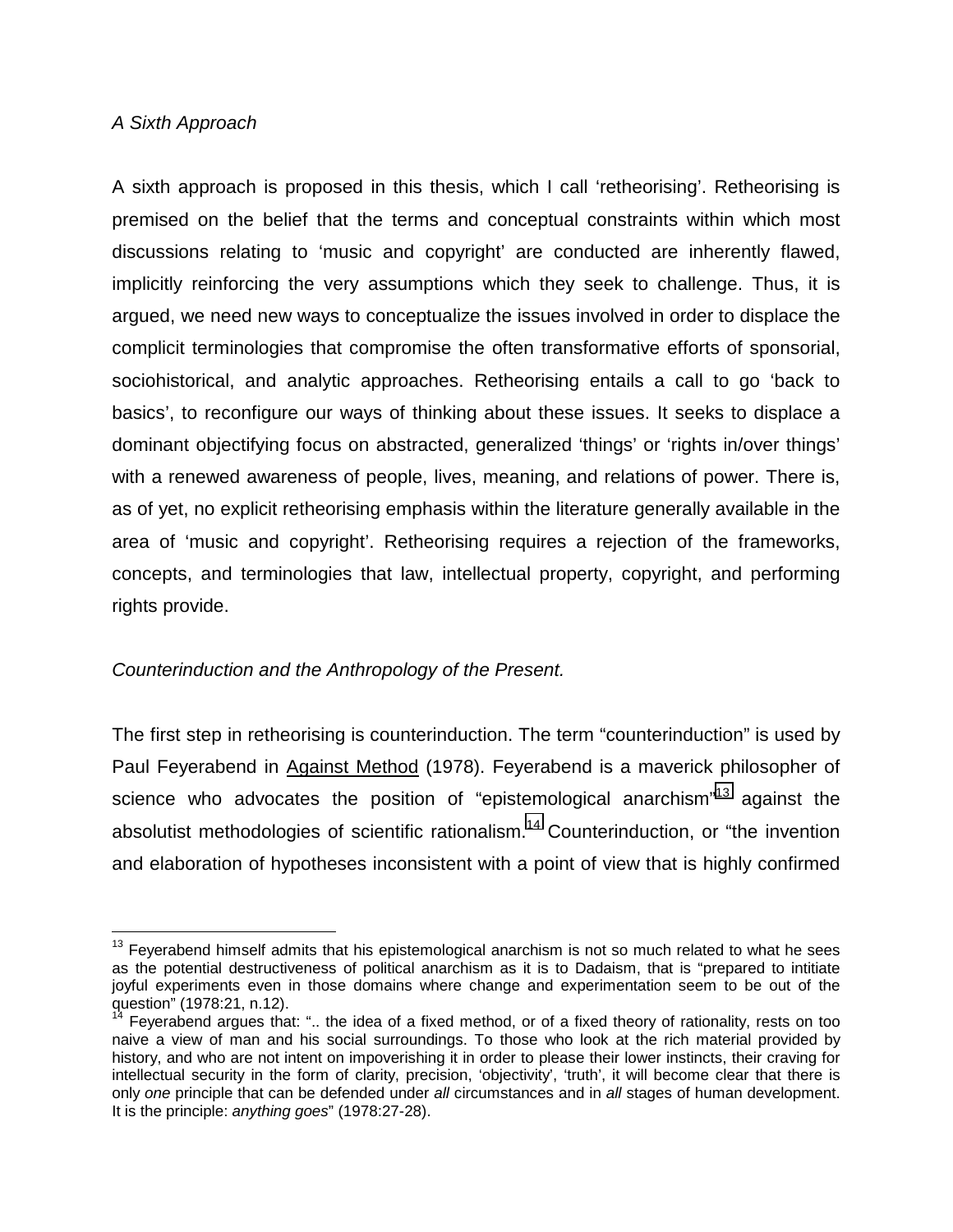and generally accepted" (47), is a key step in Feyerabend's counter-methodology. He writes:

[H]ow can we possibly examine something we are using all the time? How can we analyse the terms in which we habitually express our most simple and straighforward observations, and reveal their assumptions? How can we discover the kind of world we presuppose when proceeding as we do?

 The answer is clear: we cannot discover it from the *inside*. We need an *external* standard of criticism, we need a set of alternative assumptions ... The first step in our criticism of familiar concepts and procedures ... must therefore be an attempt to break the circle (32).

Retheorising is counterinductive in that it seeks to overcome that which is taken-forgranted by the application of an external standard of criticism. The orthodox assumptions of law, economics, intellectual property, copyright, and performing rights are deemed inadequate and inappropriate. The quest is for an alternative set of assumptions. Retheorising leads us forward, then, to what Richard Fox (1991) refers to as an "anthropology of the present". Shore and Wright outline the counterinductive character of such an anthropology:

"The task for an anthropology of the present ... is to unsettle and dislodge the certainties and orthodoxies that govern the present. This is not simply a question of 'exoticising the familiar'. Rather, it involves detaching and repositioning oneself sufficiently far enough from the norms and categories of thought that give security and meaning to the moral universe of one's society in order to interrogate the supposed natural or axiomatic 'order of things'" (1997:17).

Thus, retheorising works to break open what Paolo Freire once referred to as the "circle of certainty" (1997:21), or in this case, the circle of copyright, requiring us to embrace uncertainty and doubt. With that uncertainty, however, comes an openness to the emergence of that-which-has-yet-to-be-imagined and that-which-has-not-yet-beennoticed. Such epiphanies will never be afforded by the answers of orthodoxy. As Foucault puts it, speaking in the context of an exploration of madness: "This is doubtless an uncomfortable region. To explore it we must renounce the convenience of terminal truths, and never let ourselves be guided by what we know ..." (1988:ix).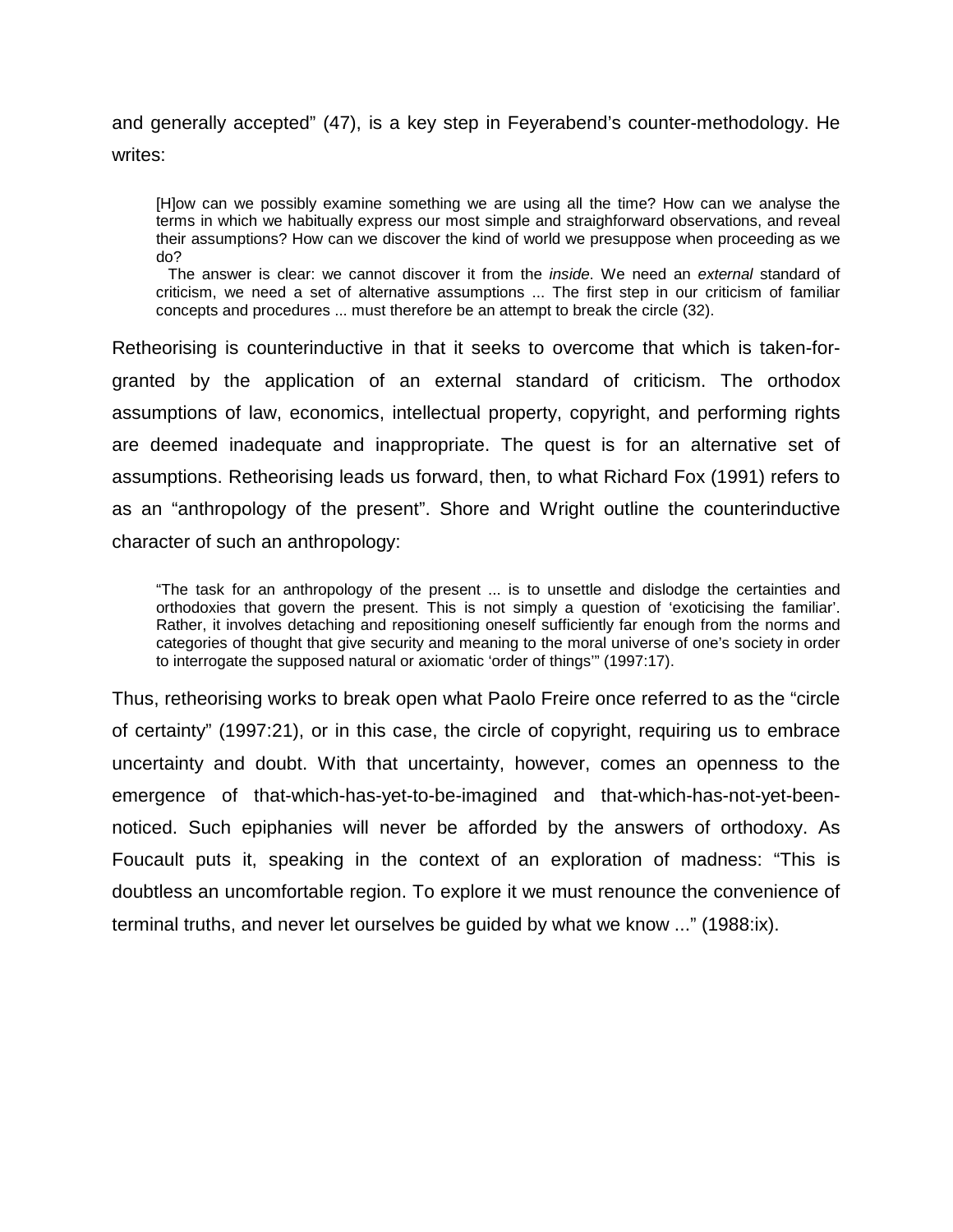### *The Emergence of Theory*

 $\overline{a}$ 

The retheorising approach of this thesis, then, presents a direct challenge to the 'natural' and 'necessary' order that sustains the hegemonic status of the Irish Music Rights Organisation. It involves a methodological rejection of the terms of reference that structure the authority and activities of the Irish Music Rights Organisation. This is a counterinductive move that frees up the theoretical terrain.

The second step in retheorising is the emergence of theory, the emergence of a new set of assumptions: "We must invent a new conceptual system that suspends, or clashes with the most carefully established observational results, [and] confounds the most plausible theoretical principles" (Feyerabend 1978:32). Having effectively taken the theoretical ground from under their own feet, the researcher moves forward in the expectation that a more adequate explanatory framework will emerge in and through engagement with empirical fieldwork and detailed case study analysis.

The theoretical structure of this thesis has arisen in the examination of the expansion of the Irish Music Rights Organisation during the period 1995-2000. In retrospect, the way in which a theoretical pattern has emerged is broadly consistent with a journey through the approaches to 'music and copyright' that have been outlined in this chapter. In the earliest stage of research<sup>15</sup>, the research objectives were primarily descriptive. I wanted to describe the life and social codes of what might be considered the amateur and commercial practices of 'Irish traditional music', in Ireland and abroad. This was also something of a professional interest. From 1995-1997 I worked part-time as a freelance journalist and music critic specialising in Irish traditional music. The early research was also 'descriptive' to the extent that I had encountered a series of personal and public conflicts concerning copyright, and was trying to establish basic 'facts' about them. I set about gathering information from descriptive sources on intellectual property, copyright, and performing rights. To this end, I undertook research in university and specialist

<sup>&</sup>lt;sup>15</sup> I undertook two years of part-time research on the basis of personal curiosity, and parallel to Masters research in Irish Studies, before enrolling in the Ph.D. programme at the University of Limerick.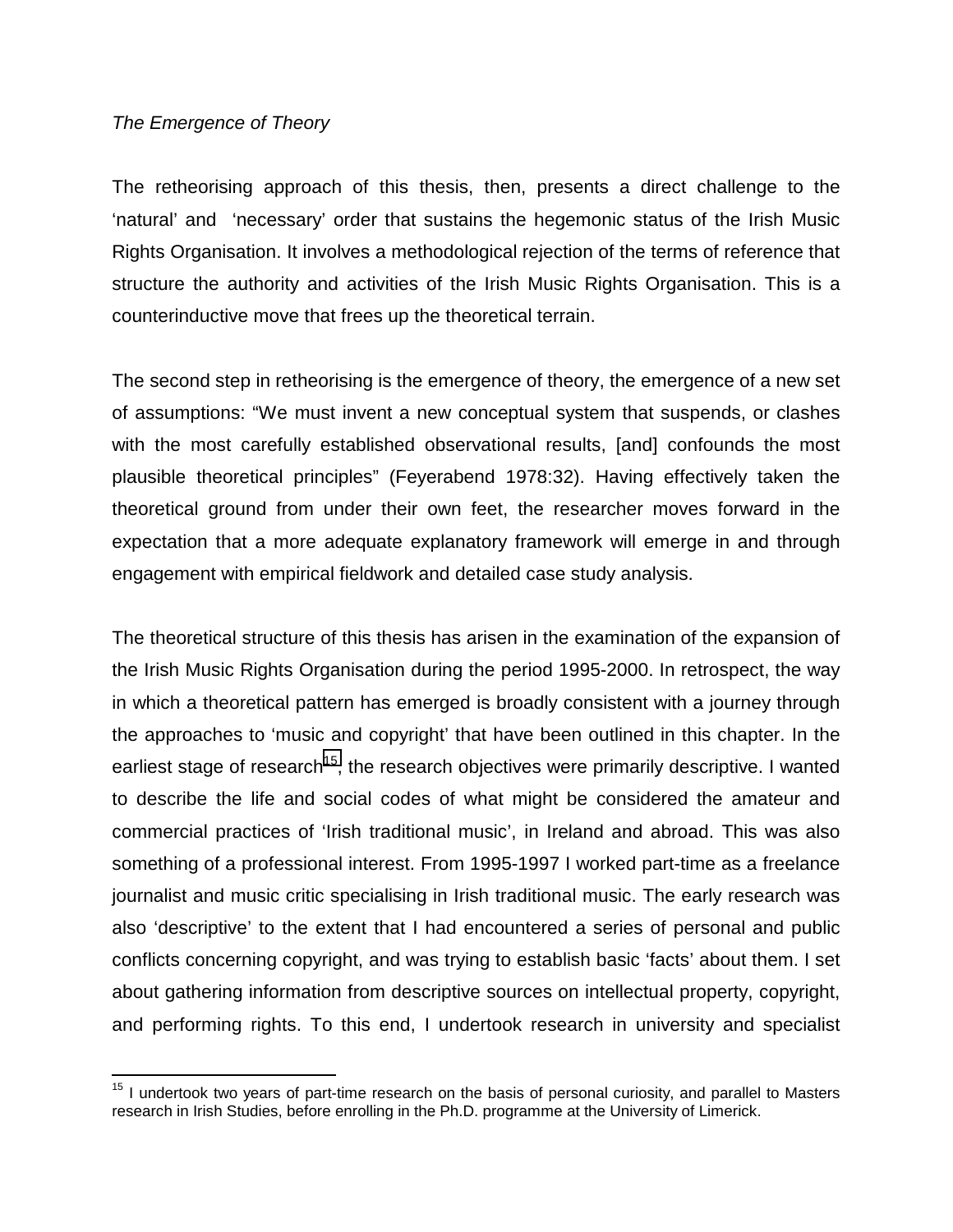libraries in Galway, Limerick, and Oxford. I believed that a clear understanding of both the social dynamics of 'Irish traditional music' and of the legislative intricacies of copyright, would allow me to better understand the ways in which the concepts and practices of copyright conflicted with 'traditional' practices. It seemed clear that they did.

As I officially embarked upon doctoral study, the research entered a sponsorial phase. The thesis was to be entitled: "Redefining Tradition: An Analysis of Copyright in the Context of Irish Traditional Music". I sought to assert the otherness of 'Irish traditional music' by redefining the central concept of 'tradition' in opposition to the conceptual frameworks of copyright. I argued that "traditional culture, and traditional music and song in particular<sup>"16</sup> comes into conflict with the conceptual frameworks of copyright in two fundamental ways.

- First, what I understood as an emphasis on process and variation in the communal dissemination of repertoire seemed to be in direct opposition to the "narrowly-defined, textbased concept of the "literary or artistic work", which has at its core particular philosophical premises relating to authorship, creativity, originality, individualism, and intellectual property".
- Second, I thought that the key to understanding 'Irish traditional music' was the concept of "community economy". The 'tradition', I was ready to argue, constituted "a system of nonreciprocal sharing which privileges participation, the 'doing of the doing', and generosity of distribution, none of which conform readily to the concepts of Market Economy, private property, commodification, and copyright".

A binary opposition was thus established between 'Irish traditional music' and 'copyright'. Nevertheless, I also exhibited the trust in the legal system that is characteristic of the sponsorial approach, stating that "It is hoped that the proposed research will help to effect change in current Irish copyright legislation and assist in the development of an adequate and sympathetic legal system for traditional Irish music". Thus, I imagined, "this thesis will propose solutions to the problems outlined, in order to achieve optimum compatibility between musical practice and the legal system in Irish traditional music".

 $\overline{a}$ 

 $16$  The following extracts are taken from an early research proposal for submission to the University of Limerick in 1997.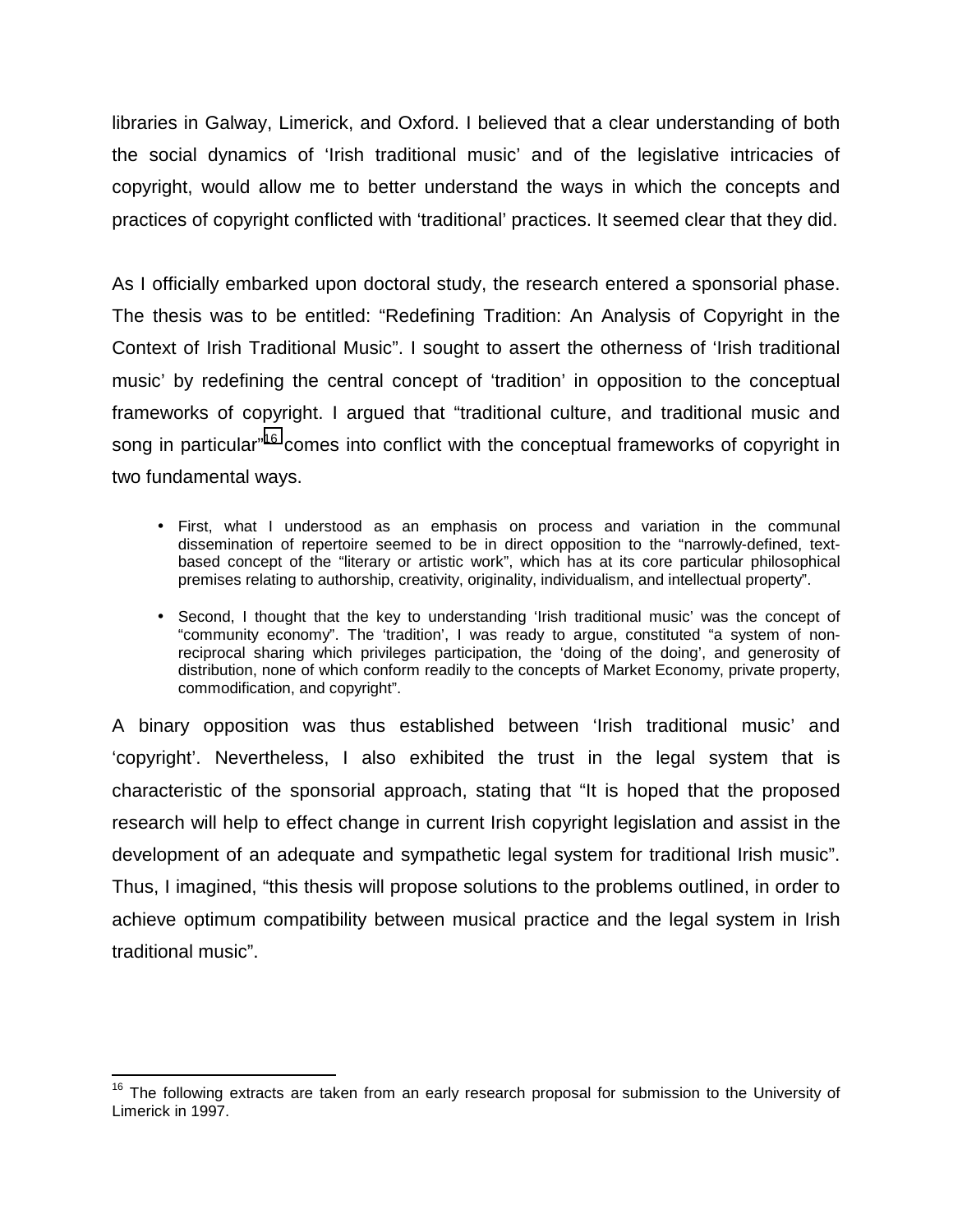The clearest statement of my sponsorial approach at this time can be found in an article published in the journal Ethnomusicology, entitled "All That is Not Given is Lost"<sup>17</sup> (McCann 2001). This piece was originally presented as a paper at the annual conference of the Society for Ethnomusicology, in Bloomington, Indiana, in 1998. By this time the binary opposition was more pronounced. On one side, I sought "to clarify the nature of the social relationships that are inextricably bound up with Irish traditional musical practice" (89). For this purpose I used the concept of the "musical commons". I surmised that the social contexts of 'Irish traditional music' are "based on the idea of gift, which supports what could be seen as a characteristically non-commodified common property resource" (95). This "commons" of "gift"18 was presented as "inherently non-commodified" and "deeply embedded in cultural practice" (97). I was influenced in this move by the research area of common property studies.<sup>19</sup> On the other side, in direct opposition, I placed the Irish Music Rights Organisation (IMRO), and the commodifying constraints of copyright. Having established that the practices of 'Irish traditional music' constituted a commons of gift, I argued for the usefulness of the concept of enclosure: "It would not be too difficult to then see the commodifying processes of neo-classical economics, commercialism in music, and of the conceptually-bound and conceptually-driven agency of the Irish Music Rights Organisation as an example of enclosure in a musical context" (95). In this line of thinking, it was only through an analysis of the commons that an understanding of enclosure could emerge. Despite this simplistic polarisation, however, I nonetheless

1

 $17$  The title of this article was taken from a proverb cited at the beginning of the film City of Joy. The film was directed by Roland Joffé (1992) and starred Patrick Swayze, Pauline Collins, and Om Puri. It was based on a novel of the same name by Dominique Lapierre.

<sup>&</sup>lt;sup>18</sup> This emphasis on 'gift' led me to consider the works of Titmuss (1972), Mauss (1974), Gregory (1982), Hyde (1983), Frow (1997), and Schrift, ed. (1997).

 $19<sup>19</sup>$  I came across this field thanks to the associative functions of the internet. I had encountered someone who spoke about 'Irish traditional music' as 'common property' in the context of copyright disputes with the Irish Music Rights Organisation. I then entered the term 'common property' into a search engine. The results of this search led me to the website of the International Association for the Study of Common Property (IASCP). Intrigued by the possibilities and connections that might arise in relation to my own study of the 'commons', I attended the 1998 biennial conference of the IASCP in Vancouver. There I met many people who have continued to be very helpful and encouraging in my research. Common property theory is dominated by new institutional analysis and political economics, and is suffused with foundational assumptions of methodological individualism, self-interested rationality, and utility maximization. The vast majority of literature relating to common property studies can be accessed via the website of the International Association for the Study of Common Property, based at the Workshop in Political Theory and Policy Analysis at Indiana University, http://www.iascp.org.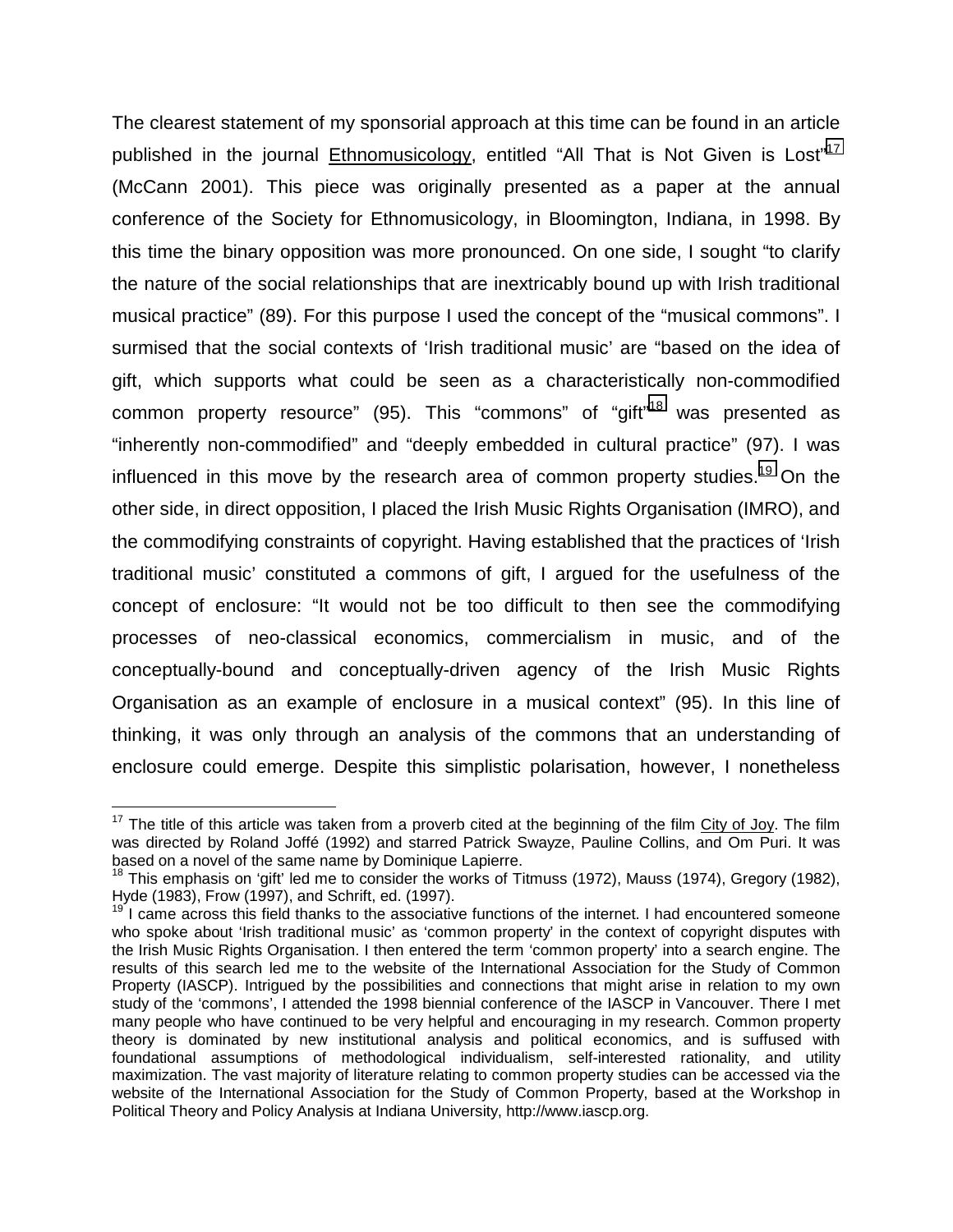invoked the protectionism of the sponsorial approach. I wrote of "the need to develop a *sui generis* system of protection for traditional culture and traditional musical expression, one that grows from the nature of traditional systems as they are, rather than one imposed on them as the way they should be" (90). I concluded the article with a sponsorial flourish:

It is crucial that the legal system, informed by consultative scholarship, recognizes the wealth, the breadth, and, most importantly, the social nature of traditional musics and transmission, and that it invites a fair, accurate, and proportioned representation of the music and its cultural context. ... The challenge is to find ways to support traditional practices, by legal means, in education, and in community action (98).

In the period following the conference presentation of "All That is Not Given is Lost", the emphasis of research gradually shifted from a sponsorial to a revisionist approach. The binary dichotomies remained, but the focus drifted almost entirely towards analysing the social contexts of 'Irish traditional music' insofar as they constituted a "commons".<sup>20</sup> For the following two years I undertook a period of intensive fieldwork, including interviews, participant-observation, and theoretical investigation, $^{21}$  in a bid to isolate the features of the "musical commons". An analysis of these features would show, I surmised, that the underlying principles of 'Irish traditional music' are anathema to the underlying principles of copyright and performing rights. To this end, I approached 'traditional music' as a 'resource' threatened by the encroachment of copyright. Following examples from common property studies, I used categories of subtractability and non-excludability to characterise the features of the 'commons' I had identified, and paddled in the pool of public goods analysis (e.g., Berge 1994; Baden 1998).

1

<sup>&</sup>lt;sup>20</sup> The shift, as I say, was gradual. At a Society for Applied Anthropology conference in Tucson, Arizona, in April 1999, I argued for what I thought was a "total reorientation of our approach to the intellectual property debate. We are no longing speaking about just songs, but singing, not just stories, narration, not just knowledge as ideas or facts, but the act of transmitting that knowledge from one person to another". Although the conclusion was the same as that used at the SEM conference, the paper at times hinted at a creeping revisionism. Folkorist Lauri Honko, for example, was cited as saying that "Copyright as such cannot be applied to folk traditions". The protectionism of the sponsorial approach was eschewed in favour of equally protectionist demands from a revisionist perspective: "Communities should have the right, where they so choose, to engage in traditional practices of a non-commercial type without the encroachment of commercializing external forces, such as intellectual property application, well-meaning non-governmental organisations, or government sponsored tourism". This was protection that could not be afforded by the legislative intricacies of copyright. This paper was an adaptation of the 1998 SEM paper (McCann 1999).

The times and places are detailed in the introduction.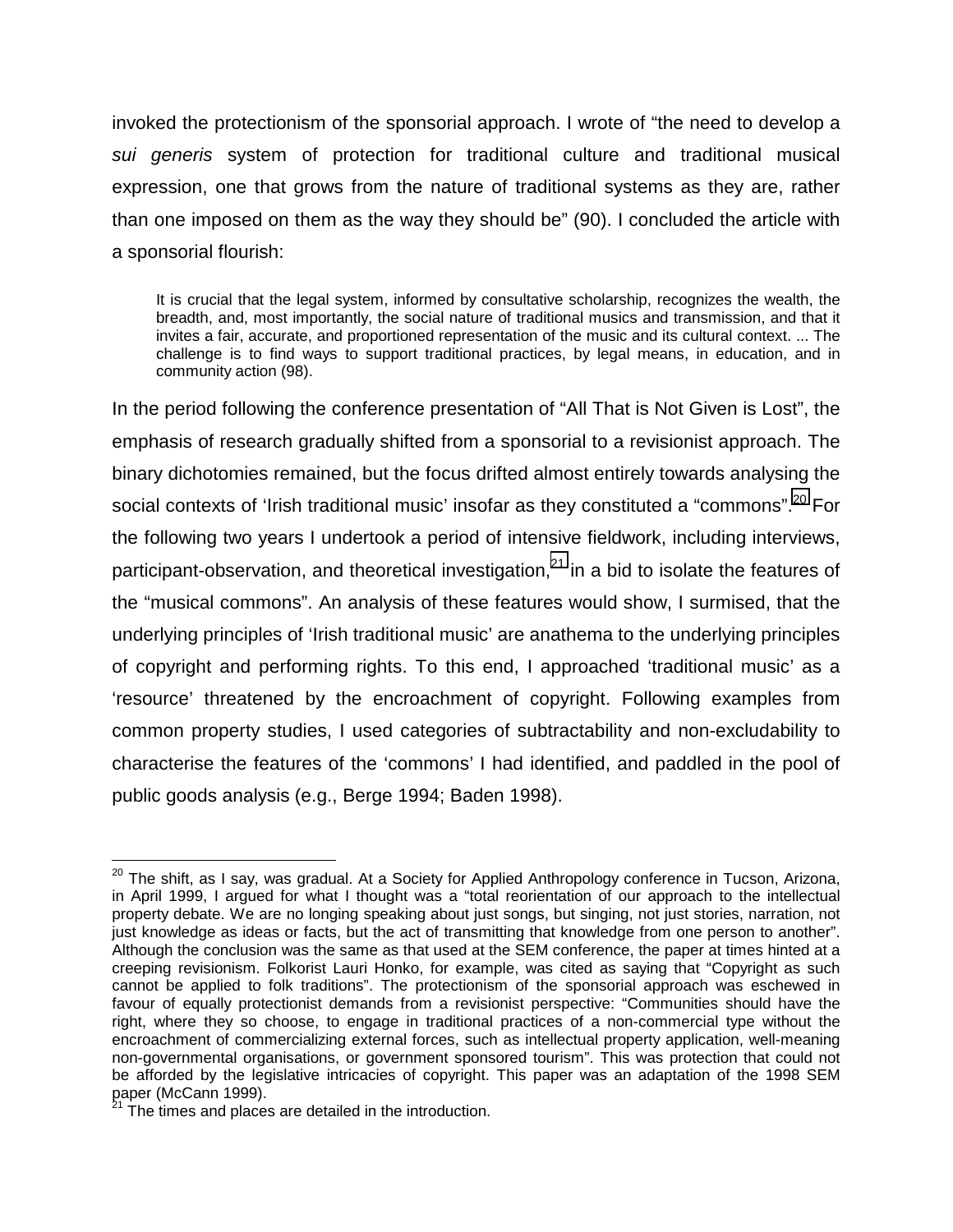At this time, however, I encountered a critique of common property theory offered by Steins (1999), which deconstructs the dominant post-positivist or critical realist approaches of common pool resource (CPR) theory. Steins argues that present theoretical notions in CPR theory are based on oversimplified representations of the internal characteristics of use and management of common-pool resources. She also argues that variables linking collective action and the wider world are absent. CPR theory tends to focus on the internal dynamics of collective resource management only, thereby lacking in the explanatory power required for more complex problems. Another criticism is that, within CPR theory, collective action is primarily regarded as strategic behaviour aimed at the maximisation of utility (Steins 1999:17). In particular, Steins argued that "the development and use of prescriptive design principles inevitably results in the establishment of normative criteria for measuring outcomes, taking attention away from the users' construction and perception of CPR management and the process through which collective action evolves" (1999:19). Prakash makes similar criticisms:

For the most part the conceptual analysis of the commons (also described as common property resources, common pool resources and CPRs) has concentrated on the universal principles, conditions or rules that characterise successful regimes and institutions …. In the process the analysis has largely circumvented the implications of internal differentiation or asymmetry including the plurality of beliefs, norms and interests involved in interactions between resource users, the effects of complex variations in culture and society, as well as wider aspects of social, political and economic conflict relating to the commons (1998:168).

Continued application of resource and goods analysis, then, would simply reinforce the objectifying processes I felt I was trying to counter. The foundational assumptions of methodological individualism, self-interested rationality, rule-guided behaviour, and maximizing strategies seemed to support many of the foundational economic assumptions underlying understandings of copyright. This clearly supported a resourcecentred approach to the 'commons', rather than the people-centred approach that I sought in my own research. Awareness of this led me to reconsider and question the relevancy of a focus on a "*musical* commons". A broader perspective was required if the research was to embrace a primary focus on people and the dynamic character of social relationships. I still believed, however, that the social practices that I encountered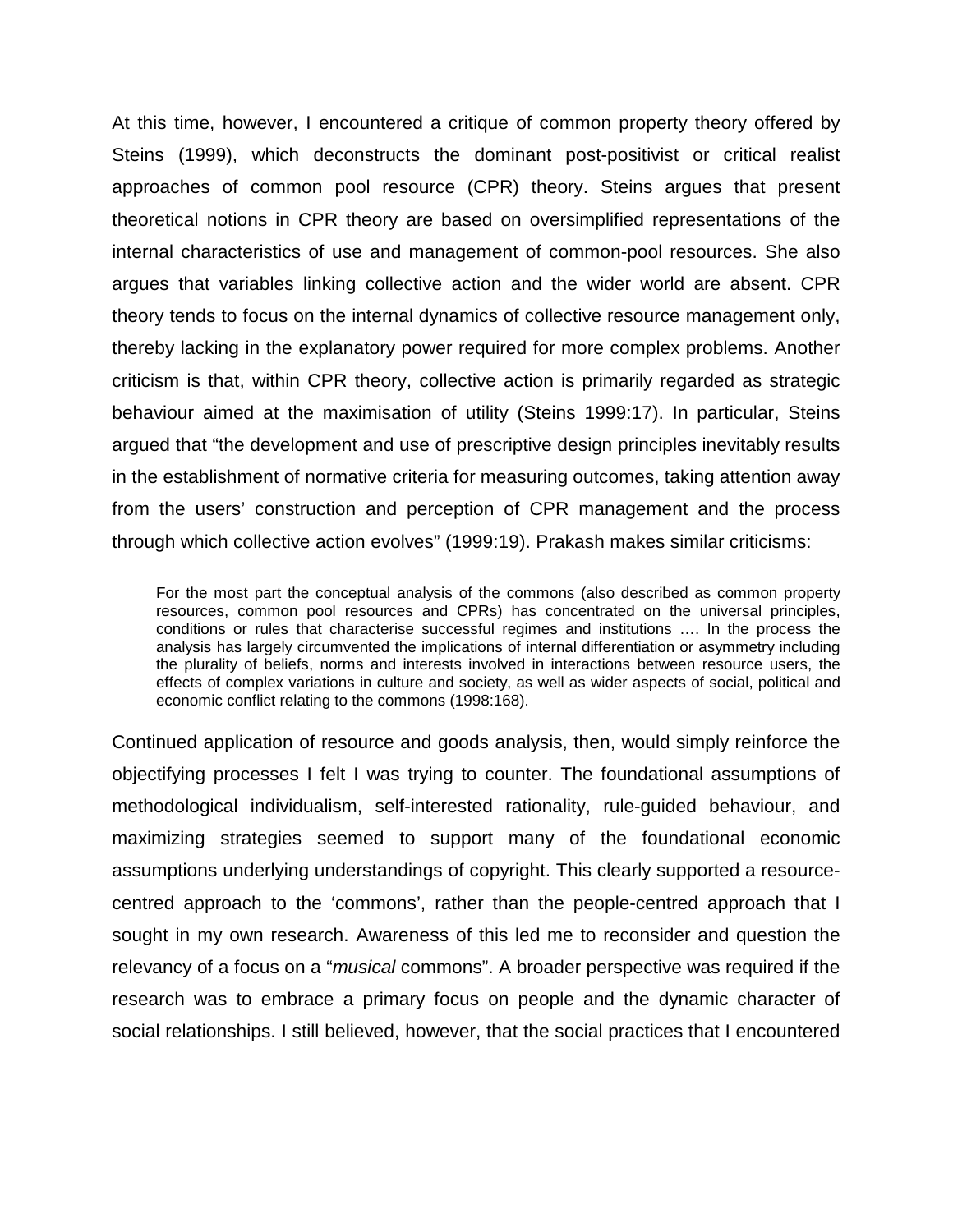were inherently and essentially incompatible with the logic of copyright, or the practices of the Irish Music Rights Organisation, insofar as they constituted a 'commons'.<sup>22</sup>

It first appeared that an understanding of 'traditional transmission' would provide the key to the central features of the commons of the Irish 'tradition'. By March, 2000, I had begun to analyse 'traditional transmission' as a '*cultural* commons'.23 This term was used in order to deflect attention away from an earlier focus on 'music', and to suggest that the primary feature of the commons under consideration was that it constituted an autonomous cultural system:

Traditional transmission ... constitutes a commons in the sense that this is the system of a community which is under threat of enclosure, not so much physical enclosure, but the enclosure of one way of being, doing, and acting by another ... By viewing traditional transmission as a cultural commons we highlight the need for protection, we can identify what it is that needs protecting, and hopefully we can do something to counteract the impending crisis (McCann 2000a)<sup>24</sup>.

To reiterate, I regarded traditional transmission as a commons *because* of the perceived threat of enclosure. Thinking of the commons in this way is quite typical: "It is arguably only in reaction to invasion, dispossession or other threats to accustomed security of access that the concept of common rights emerges" (Goldsmith et al. 1992:126). And if enclosure of the commons was the problem, then the solution seemed to be the achievement of protection for the commons.<sup>25</sup>

However, my focus on the 'commons' itself was becoming increasingly frustrating. The tendency for my focus on a 'commons' to offer simplistic, static, and essentialising binary analyses was in stark contrast to the dynamic, fluid, and relational approach that

 $\overline{a}$ 

 $^{22}$  This presented me with something of a problem, for at that time I was still a member of IMRO in my capacity as a singer-songwriter. The strict binary opposition I established presented me with very particular personal tensions.

 $3$  In this regard, I made a presentation entitled, "Traditional Transmission as Cultural Commons: The Conflicts and Crisis of Commodification", at the conference of the International Association for the Study of Common Property (IASCP) in Bloomington, Indiana, on March 27, 2000. The presentation itself varied greatly from the paper that had been submitted in advance (McCann 2000a). Nevertheless, the text of the paper gives some indication of the general positions I held at this time. See also McCann (2000).

<sup>&</sup>lt;sup>24</sup> See http://dlc.dlib.indiana.edu/documents/dir0/00/00/03/02/<br><sup>25</sup> I was greatly encouraged in this line of thinking by <u>Whose Common Future?,</u> a special edition of Ecologist Magazine (Goldsmith et al. 1992). This provided a useful, diverse, and accessible introductory survey of the dynamics of common property and enclosure. This publication was important in the early development of my research, greatly increasing my political awareness in regard to the issues.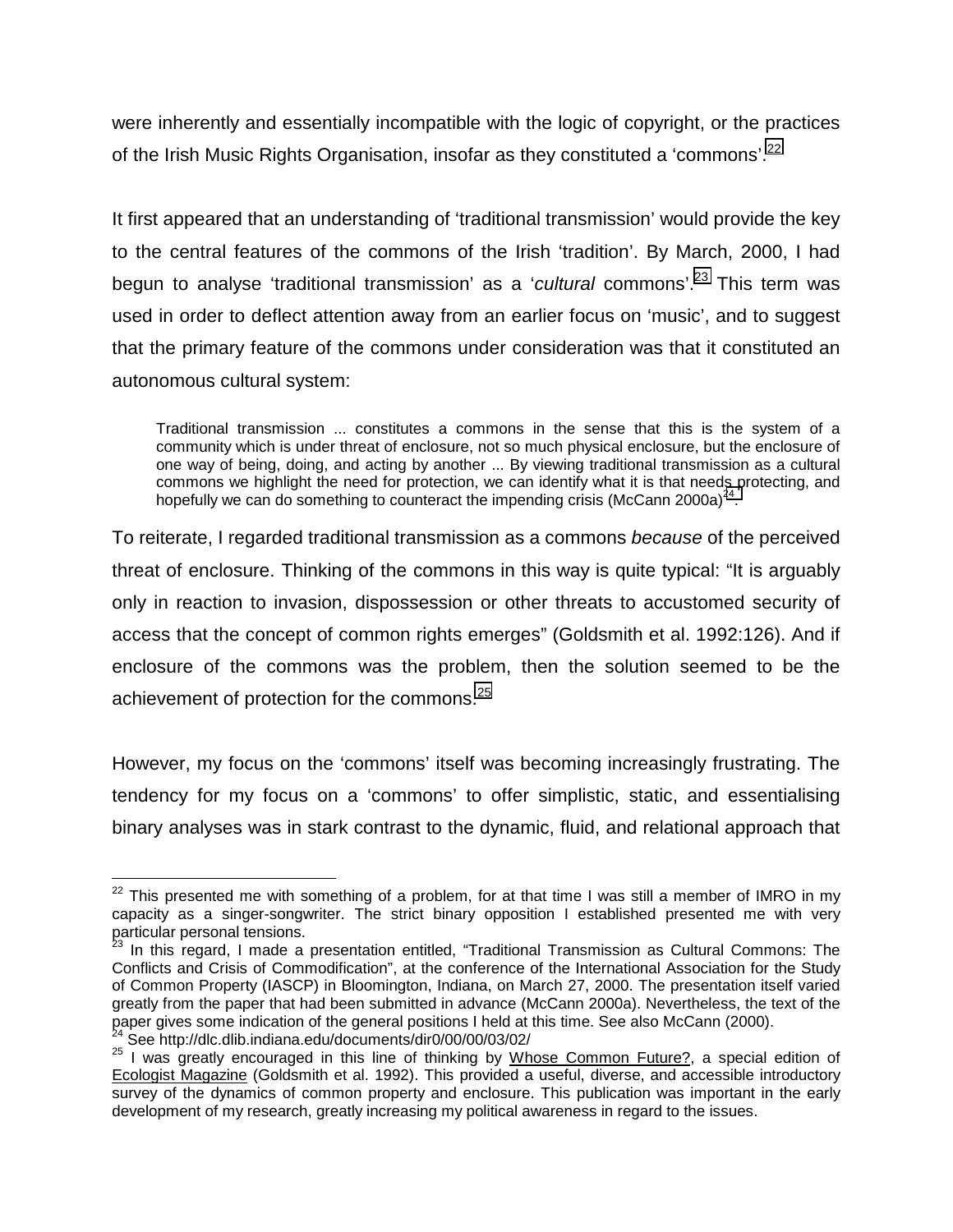I felt I needed to account for the infinite complexities of human relationships in social interaction and the implications of copyright. The key elements, it seemed to me, were the centrality of people, personalities, and the character of relationships. Sociohistorical and analytic literature on 'music and copyright', while informative and thoughtprovoking, did not appear to offer much assistance for research that was increasingly moving towards a focus on more general, underlying anthropological, sociological, and, indeed, political concerns of agency and power, operative in every context, and not just in those assumed to relate to whatever might be understood as 'music' or 'musical production'.

Theoretically, it seemed, I had backed myself into a corner. I had been trying hard to essentialise the commons. In the process, I had ignored two things. First, that the 'commons' was only really a commons insofar as I had defined it in relation to enclosure. The emphasis, then, should not be on the commons but on the notion of enclosure. Second, I didn't really know what enclosure was.

I would focus on the process and practices of enclosure, and leave aside the concept of the commons entirely. The point where enclosure became the focus was the point where a counterinductive retheorising became the method. It was a heart-felt case of 'back to the drawing board' in order to find a way through the paradoxes and puzzles of copyright. This thesis, then, as its title suggests, provides a theoretical analysis of the expansion of the Irish Music Rights Organisation during the period 1995-2000. In particular, "Beyond the Commons" explores the relational implications of the expansion of this performing rights organisation as an example of the process and practices of enclosure *without the commons*.

A theoretical perspective on enclosure did not exist. I did not, then, undertake analysis of the expansion of the Irish Music Rights Organisation with any particular, coherent theoretical framework. Nonetheless, certain principles guided my quest for an alternative set of assumptions.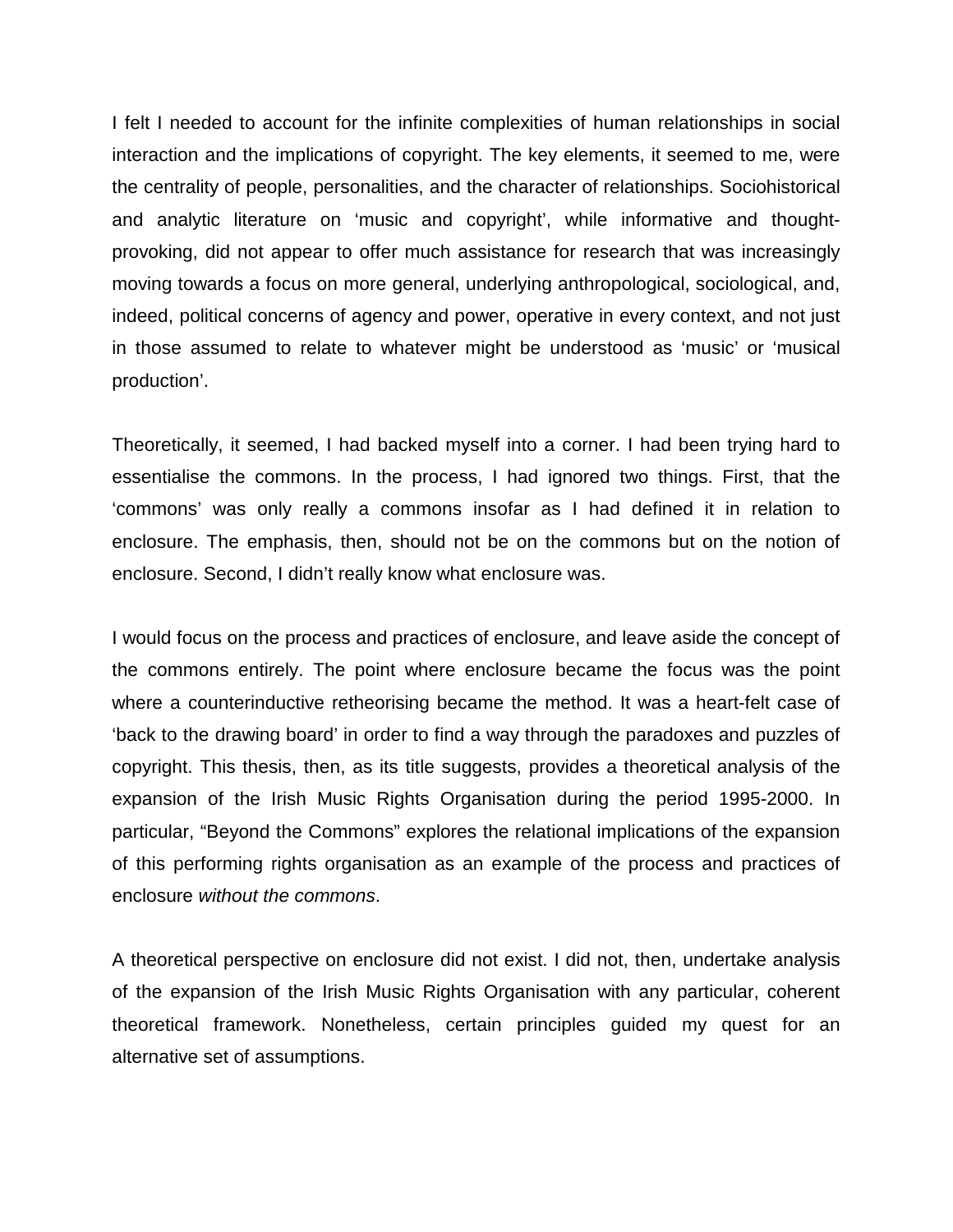- Perhaps first among these is the belief that people's experience takes priority over abstract representation of that experience. Where abstraction is privileged, people are often left behind. I believe that one of the true sadnesses in this world is that putting people first is regarded as a radical political move.
- A second principle, related to the first, is a belief that uncertainty lies at the heart of our experience of the world. I have often seen that a refusal to acknowledge or accept uncertainty leads to people and personal relationships being subordinated to abstraction.
- A third guiding principle is that we are all active participants in our experience of meaning and power, whether we realise it or not.
- The fourth principle is related to the other three, that nothing has to be the way it is, that nothing is necessary, that nothing is fixed (though many things are experienced as stable and structured). This last principle is a principle of hope:

Hope is the acknowledgement of more openness in a situation than the situation easily reveals; openness above all to possibilities for human attachments, expressions, and assertions. The hopeful person does not merely envisage this possibility as a wish; the hopeful person acts upon it now by loosening and refusing the hold that taken-for-granted realities and routines have over imagination (Simon 1992:3).<sup>2</sup>

Building on these principles, I have allowed a theory of enclosure to emerge in the course of the research, one that I feel is adequate for the analysis of the expansion of IMRO. The methodology of emergence employed throughout this thesis is, therefore, broadly sympathetic with the qualitative research method of grounded theory. This method was first presented by Barney Glaser and Anselm Strauss in The Discovery of Grounded Theory (1967).<sup>27</sup> The primary characteristic of a grounded theory approach is that the research proceeds inductively, that is, "the intent of a grounded theory is to generate or *discover* a theory, an abstract analytical schema of a phenomenon, that relates to a particular situation" (Creswell 1998:55-56). A grounded theory approach is consistent, then, with the counterinductive approach of retheorising, in that it does not test an *a priori* hypothesis, but "grounds" an emergent theory in empirical analysis: "One does not begin with a theory, then prove it. Rather, one begins with an area of study

1

 $26$  Hope is not understood here as some teleological aspiration, towards which we yearn. Rather, in this thesis hope arises from understandings of power and authority that acknowledge our active participation in experiences of uncertainty, meaning, and power as people-among-people. These issues will be explored at length in Chapters 7, 8, and 9.

<sup>&</sup>lt;sup>27</sup> Since Glaser and Strauss' initial publication, followers of grounded theory have split into 'Glaserian' and 'Straussian' camps. Glaser's work remains grounded in a positivist approach that considers the research process to be value-free, while Strauss acknowledges the active involvement of the researcher as a participant in the research process. The approach of this thesis is more sympathetic to the Straussian approach which "allows for the potential of existing theory, non-academic publications, and personal and professional experiences to help researchers gain insight into the data" (Steins 1999:75).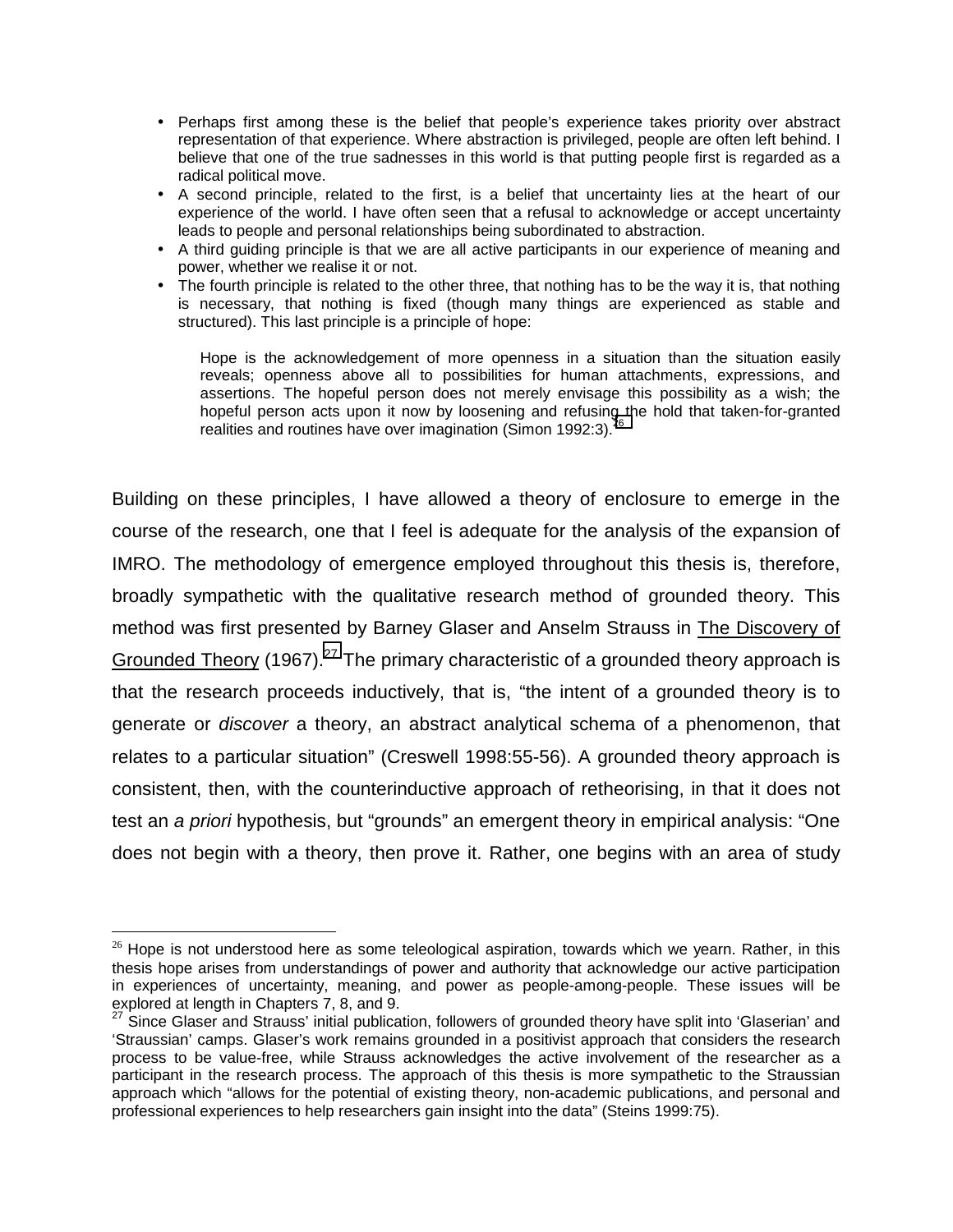and what is relevant to that area is allowed to emerge" (Strauss and Corbin 1990:23). This emergence of theory is reflected in the structure of the thesis that follows:

# **Chapters 2, 3, and 4 The Expansion of the Irish Music Rights Organisation**

Chapters 2-4 offer what is primarily a descriptive examination of the expansion of the Irish Music Rights Organisation from 1995-2000. In these chapters we clearly see the transformation of IMRO's status from national pariah to fully-legitimated organisation.

### **Chapters 5 and 6 The Elimination of Uncertainty**

The first steps towards an explanatory framework are taken in Chapters 5 and 6, in which analyses are undertaken of both the political dynamics and the authority of the organisation.

## **Chapters 7, 8, and 9 The Politics of Enclosure**

Chapters 7 and 8 offer a new set of theoretical assumptions with which to advance the arguments that are being made. Chapter 9 concludes the theoretical development of the thesis, building on all previous chapters to provide a preliminary theoretical analysis of the expansion of the Irish Music Rights Organisation as an example of the process and practices of enclosure.

### **Figure 1. The Thesis Structure**

### **Chapter Overview**

**Chapter 1**, as we have seen, establishes the need for a theory that can cope with the *relational implications* of the expansion of the Irish Music Rights Organisation. This chapter provides the first clear thematic overview of the literature of music and copyright. Previous approaches to 'music and copyright', it is argued, can be roughly categorised into five approaches: descriptive, sponsorial, revisionist, sociohistorical, and analytic. Each of these tends to fall into the trap of a damaging discursive complicity if used to critically analyse situations of 'music and copyright'. None are adequate to the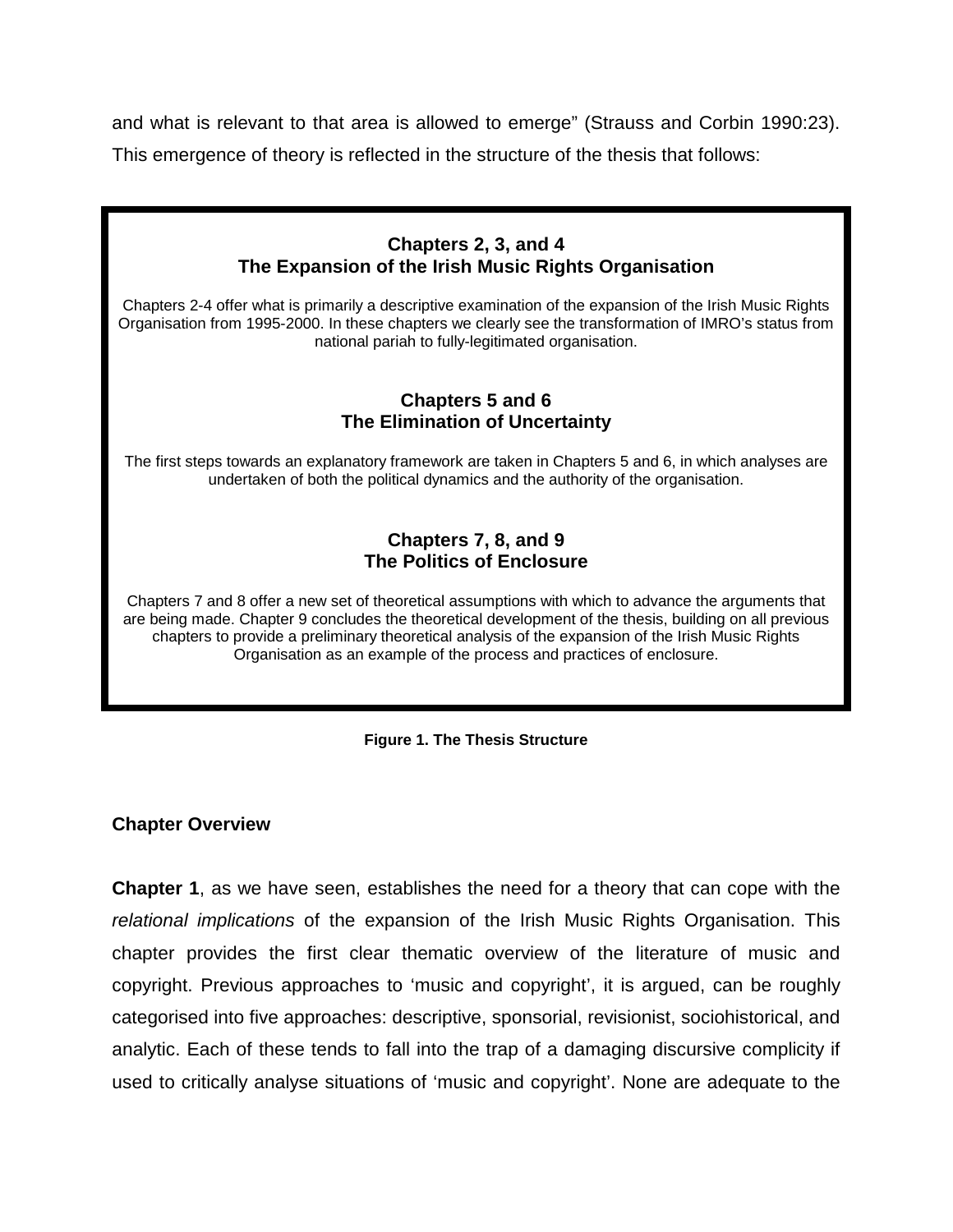analysis of the relational implications of law, intellectual property, copyright, and performing rights. Neither, then, do I find them adequate for my assessment of the expansion of IMRO.

In this thesis, then, a sixth approach is required, which is here termed *retheorising*. There are two elements to this approach. The first, counterinduction, frees up the conceptual terrain by rejecting orthodox assumptions. This is done with a view to elaborating hypotheses that are inconsistent with generally accepted but inadequate points of view. The second element is the emergence of theory, in which new sets of assumptions emerge from the theoretical uncertainty engendered by counterinduction. This thesis retheorizes 'music and copyright' in and through an emergent analysis of the expansion of the Irish Music Rights Organisation during the period 1995-2000. In so doing, this thesis presents the first monographic analysis of the organisation that is not primarily economic in orientation.

**Chapter 2** begins this examination. It describes the central operating concerns of the Irish Music Rights Organisation. These depend almost entirely on a successful programme of performing rights licensing. A performing right is a statutory right analogous to copyright. This chapter also describes how the organisation is allowed to undertake these licensing operations on the basis of an economic monopoly in the Irish state. IMRO members attained independence for their organisation in 1995. In the same year, the activities of the organisation received important official sanction on the basis of two important rulings. The first was passed down from the Dublin District Court and confirmed IMRO's authority to collect royalties for its members. The second ruling was delivered by the Irish Competition Authority, and cleared IMRO of accusations of monopoly abuse. These rulings provided legal precedent and official legitimation, supporting the *de facto* and *de jure* monopoly position of the Irish Music Rights Organisation.

**Chapter 3** extends this examination. It follows the Irish Music Rights Organisation in the achievement of hegemony. By hegemony is meant the unquestioned authority of the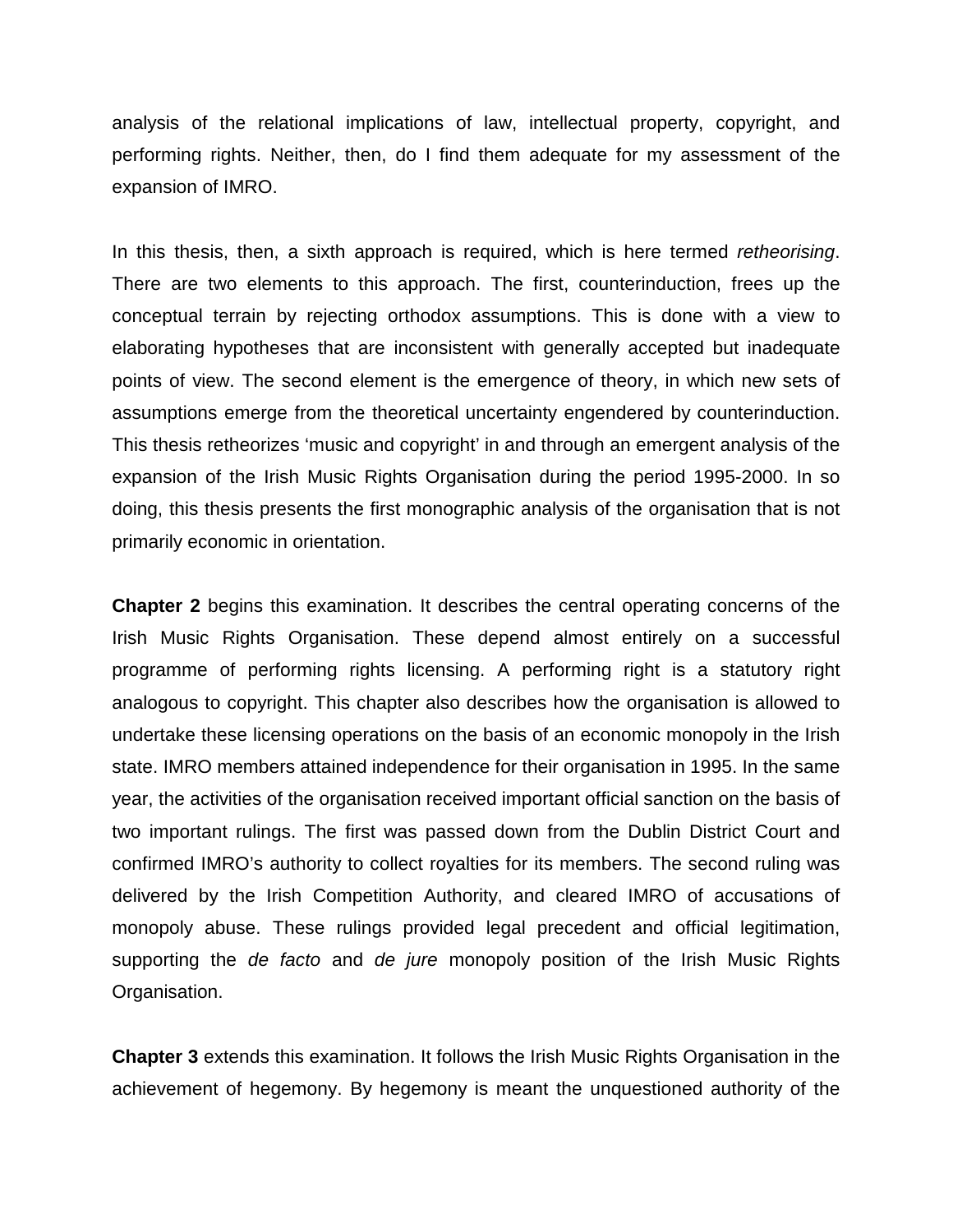monopolistic operations of the Irish Music Rights Organisation, insofar as they proceed with governmental and legislative support. This chapter establishes that expansion is undoubtedly the dominant feature of IMRO's activities during the period 1995-2000. This expansion was, however, often vigorously opposed. The chapter focuses on disputes between the Irish Music Rights Organisation and both primary schools and the Vintners' Association of Ireland. This examination discloses what we might call a 'cycle of expansion', that is, a cycle of expansion, resistance, legitimation, and further expansion. The cycle ran as follows. The Irish Music Rights Organisation would lay claim to a domain of jurisdiction. Resistance would then be offered to that claim. However, representatives of IMRO would successfully secure legitimating support from official governmental and legislative quarters, and expansion would continue with further claims of jurisdiction. By 1998 the Irish Music Rights Organisation had successfully achieved a number of important legal decisions and strategic alliances that effectively ended disputes and established an hegemony which underpinned all subsequent moves to expand the interests of the organisation.

**Chapter 4** provides a further illustration of the expansionary dynamic of the Irish Music Rights Organisation during the period 1995-2000. Using the structural backdrop of the 'cycle of expansion', this chapter follows IMRO's expansion as it impacted upon the domain of what is considered 'Irish traditional music'. The claims of the performing rights organisation were met with fierce resistance. Widespread anger and confusion arose among supporters of 'traditional music' amidst fears of legislative enclosure. The cycle of expansion in this regard is especially illustrated by the case of the national traditional music body, *Comhaltas Ceoltóirí Éireann* (CCÉ, or 'Comhaltas'), and, in particular, by the statements and actions of the *Ard-Stiúrthóir* (Director-General) of CCÉ, Labhrás Ó Murchú. In the space of two years, the official position of Comhaltas moved from one of absolute non-involvement with the Irish Music Rights Organisation to one which embraced the policies of IMRO by the signing of a contractual agreement. By the end of 1998, all official dispute between IMRO and Comhaltas had been quashed. The cycle of expansion clearly characterises IMRO's activities from 1995-2000.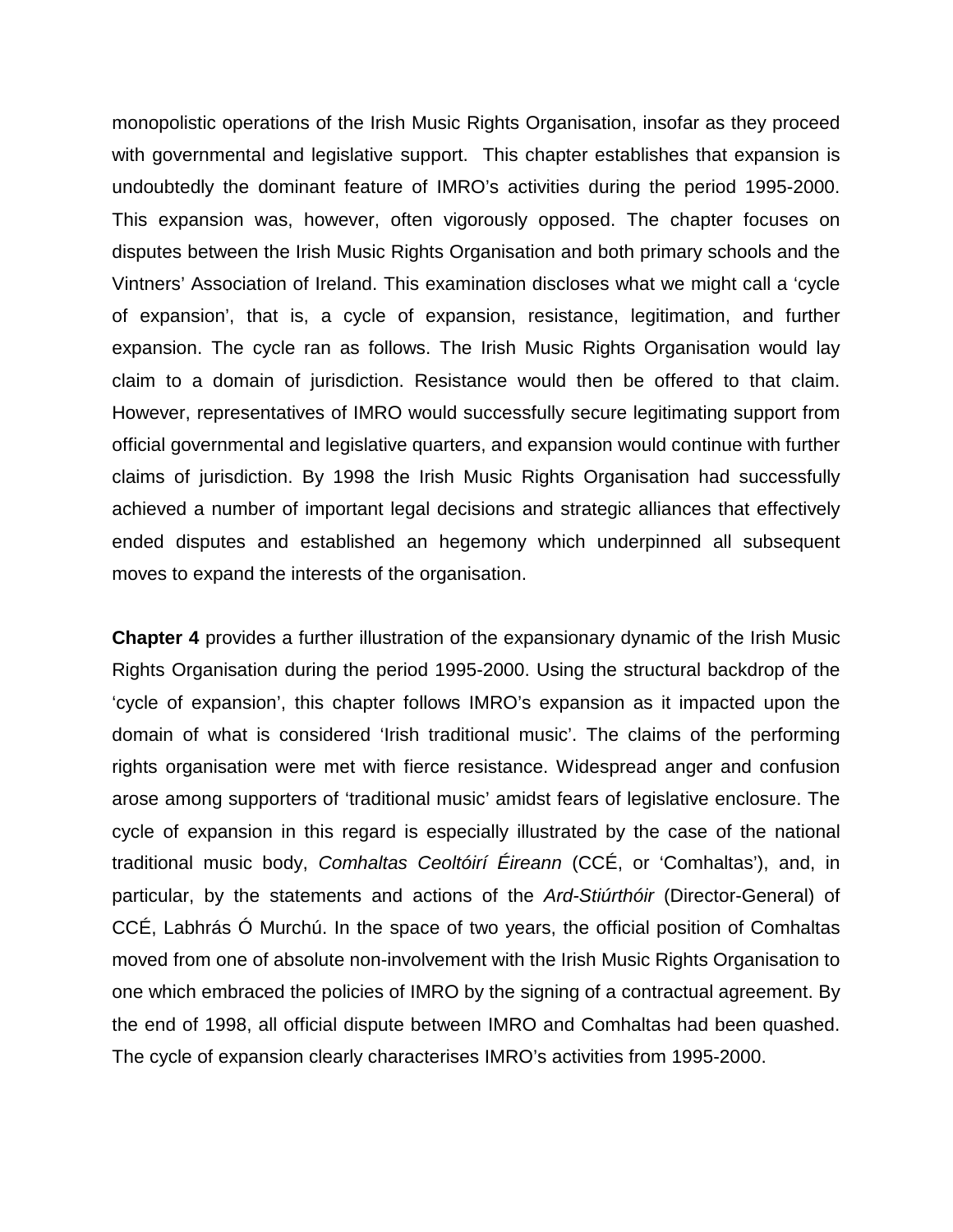Where Chapters 2-4 are primarily descriptive in orientation, **Chapter 5** offers an explanatory framework for the expansionary dynamic of the Irish Music Rights Organisation, drawn from the work of economist John Kenneth Galbraith. This is the first research to use the work of Galbraith to provide an explanatory basis for empirical case study analysis. It has already been established that the dominant feature of IMRO's activities from 1995-2000 is expansion. Galbraith identifies expansion as one of the defining features of firms that conform to what he calls the "Planning System". Modern corporations, Galbraith argues, do not so much respond to the market as *control* the market environment in which they operate. Firms in the Planning System, then, can be characterised by a general and pervasive tendency towards the achievement of control. Here this is understood as a general organisational tendency towards the elimination of uncertainty.

In this chapter, correlations are drawn between certain political features of the Irish Music Rights Organisation and Galbraith's Planning System model. It is argued that the expansionary dynamic of IMRO is underpinned, then, by a general and pervasive tendency towards the achievement of control and the elimination of uncertainty. Galbraith makes the case that analyses based on neo-classical economics are inadequate to understand the political dynamics of such firms. His own analysis lays bare the political strategies employed by such firms. Similarly, use of Galbraith's insights allows us to see the political dynamics of organisational operation within the Irish Music Rights Organisation. In particular, it becomes clear that the existence and operation of IMRO rests entirely on widespread acceptance of the organisation's claims to authority and jurisdiction.

**Chapter 6** undertakes an analysis of the character of the authoritative claims of the Irish Music Rights Organisation. It is argued that the claims of the organisation can be understood in the light of Mikhail Bakhtin's characterisation of the "authoritative word" or as "monologic authority". Such authority gains its power from its presumed incontrovertibility, in the face of which is expected unconditional allegiance. This is authority consistent with the expectation of eliminated uncertainty, authority understood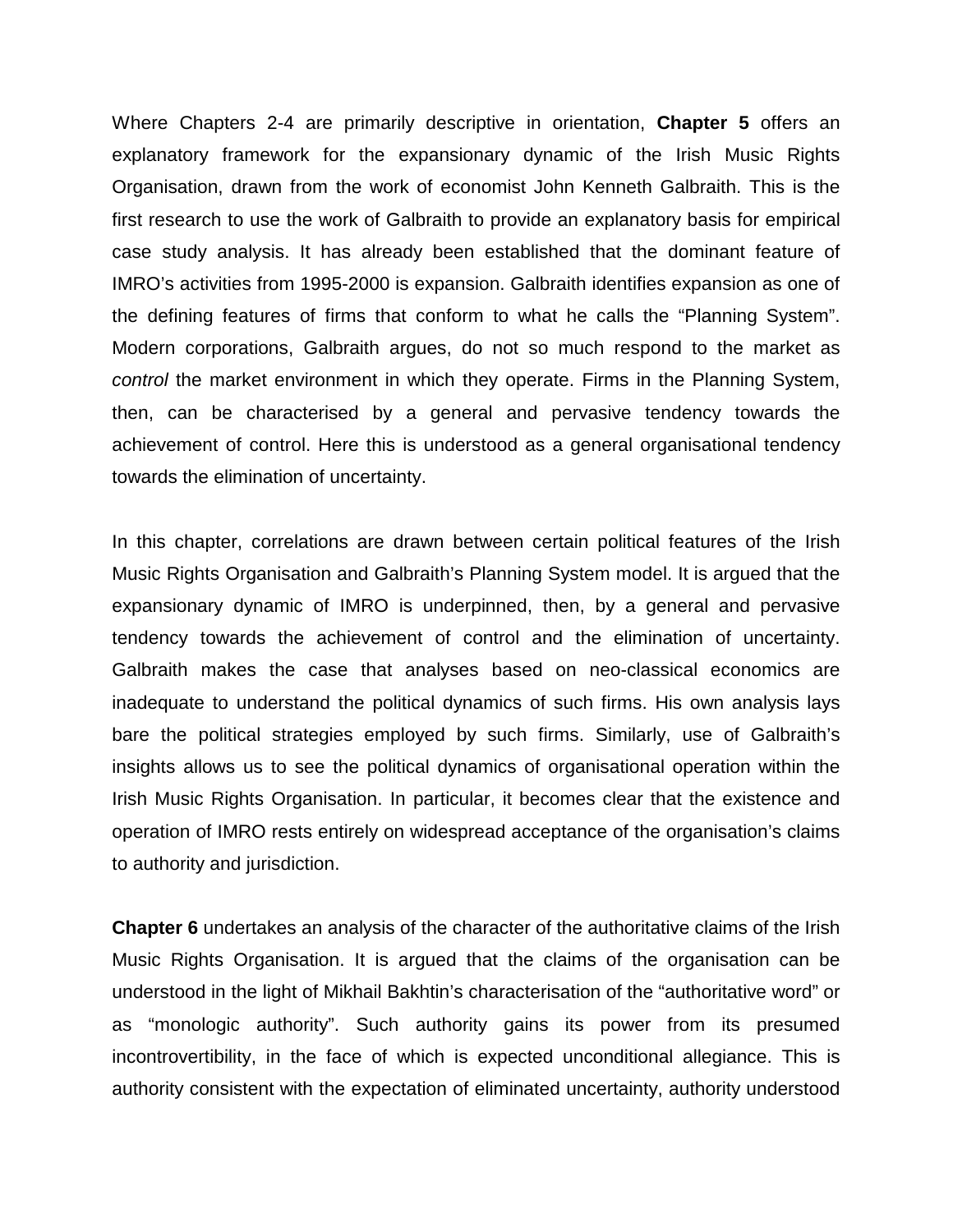as the provision of certitude. IMRO's authority is often assumed to be unquestionable because it is understood to be based on the natural, inevitable, universal, and unchallengeable principles of copyright law. To question that authority is to question the existence of the organisation itself.

In this chapter, the claims of the organisation are undermined. They are rendered visible *as claims* by turning to literature within the fields of critical legal studies and the sociology of law. It is argued that the workings of law are not separated from social life, that they are neither value-free nor politically neutral. Furthermore, the logic, discourses, and practices of law, intellectual property, copyright, and performing rights are neither natural inevitable, nor necessary. Nevertheless, they continue to play a crucial role in our experience of meaning, power, and expectation. Our unquestioning acceptance of the presence and activities of the Irish Music Rights Organisation structures our expectations, thereby guiding and shaping our lives. In this chapter, then, we undermine the authority of IMRO and assert that the expansion of IMRO has *relational implications*  for the character of our social relationships, for the way we live our lives.

**Chapter 7** and **Chapter 8** provide the theoretical foundation for this claim. These chapters are perhaps the most important from the perspective of retheorising. It is here that an alternative set of assumptions is provided. These new assumptions allow us to undertake an analysis of the relational implications of the expansion of the Irish Music Rights Organisation as an example of a particular character of social and political relations, viewed from the perspective of humans-among-humans. To this end, these chapters unfold a theory of "negotiation". Negotiation, it is argued, is constituted by four elements, which are explained in depth in the course of the chapter:

- The ever-presence of uncertainty
- The emergence of certainty
- Social Interaction
- Expectation.

**Chapter 7** presents the first two elements of negotiation. Uncertainty, it is argued, is a constant and dynamic aspect of our experience of consciousness. Certainty also, it is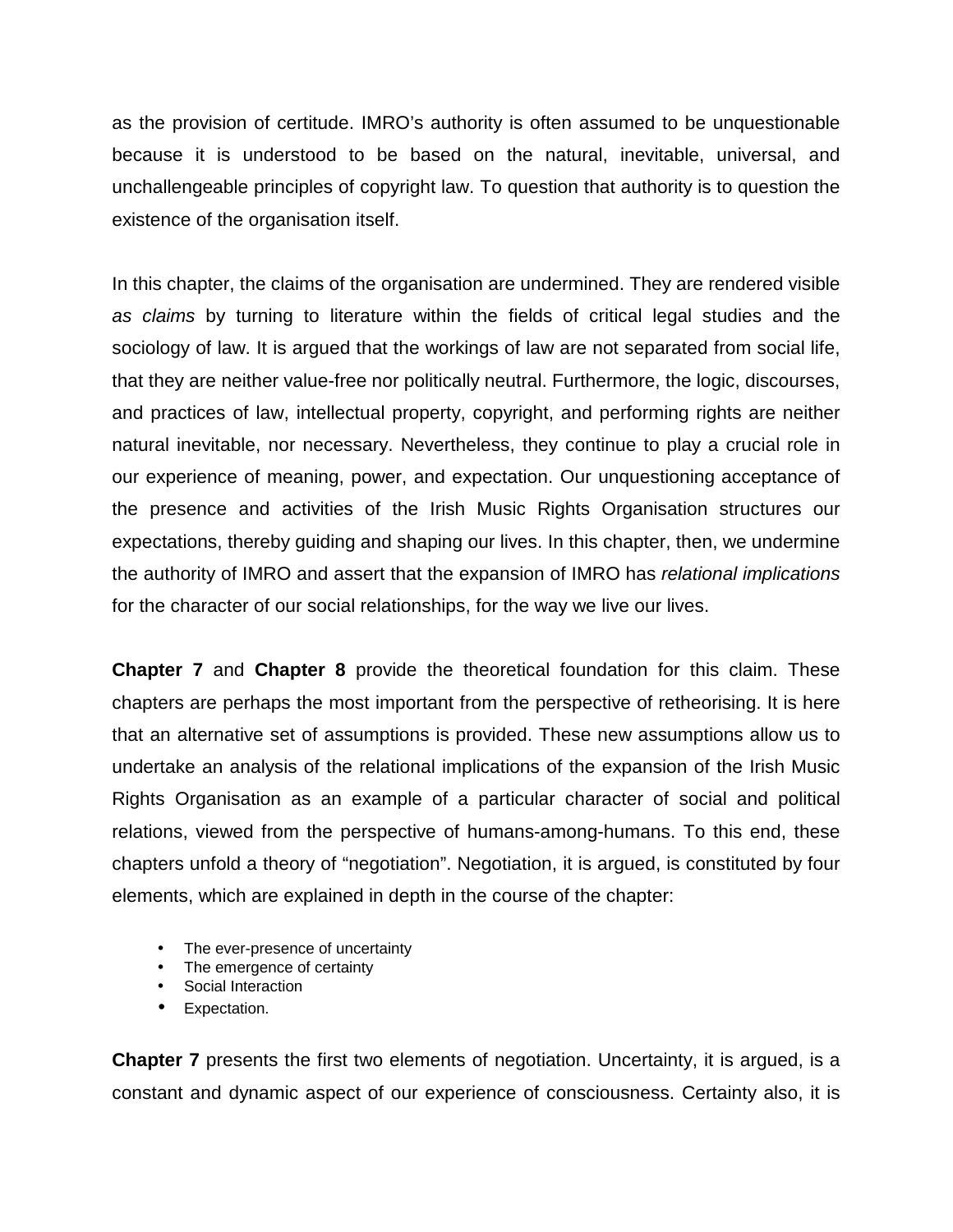suggested, is also a constant and dynamic aspect of our experience of consciousness. Our experience of certainty is, then, suffused with our experience of uncertainty. The understanding of certainty here is contrasted with understandings in which certainty is equated with certitude, or the absence of doubt. Drawing upon the field of neuropsychology, our experience of certainty is here posited as emergent, cumulative, adaptive, individually negotiated, and structured.

In **Chapter 8** the final two elements of negotiation are presented: social interaction, and expectation. In this chapter the argument is extended, from an emphasis on the physiological or neural correlates for our experience of uncertainty and certainty to issues of power and expectation. Social interaction is presented as the 'cauldron of power' in our discussion of negotiation, referring to the relational environment in which we find ourselves. The power analyses of Michel Foucault are extended by drawing upon the discussions in Chapter 7 concerning uncertainty and certainty. Expectation is then offered as perhaps the most crucial aspect of negotiation. Drawing on the field of social psychology, it is argued that the notion of expectation provides a meeting point for the understandings of uncertainty, certainty, and social interaction that have already been presented. By focusing on the interrelationship of the four elements of negotiation we can come closer to an appreciation of how it is that law, intellectual property, copyright, performing rights, and the monopolistic hegemony of the Irish Music Rights Organisation can guide our experience of meaning and power, and thereby shape our lives.

**Chapter 9** provides an analysis of the relational implications of the expansion of the Irish Music Rights Organisation in and through the presentation of a theoretical framework for the analysis of enclosure. This chapter first clarifies some of the dominant understandings of the term 'enclosure'. Simplifying in the extreme, 'enclosure' refers, on the one hand, to 'land, property, and the commons'. On the other, it refers to 'resources, intellectual property, and the commons'. Almost invariably, enclosure is understood in terms of 'enclosure *of*'. In this thesis, however, we move towards an understanding of enclosure without taking recourse to the notion of the commons.